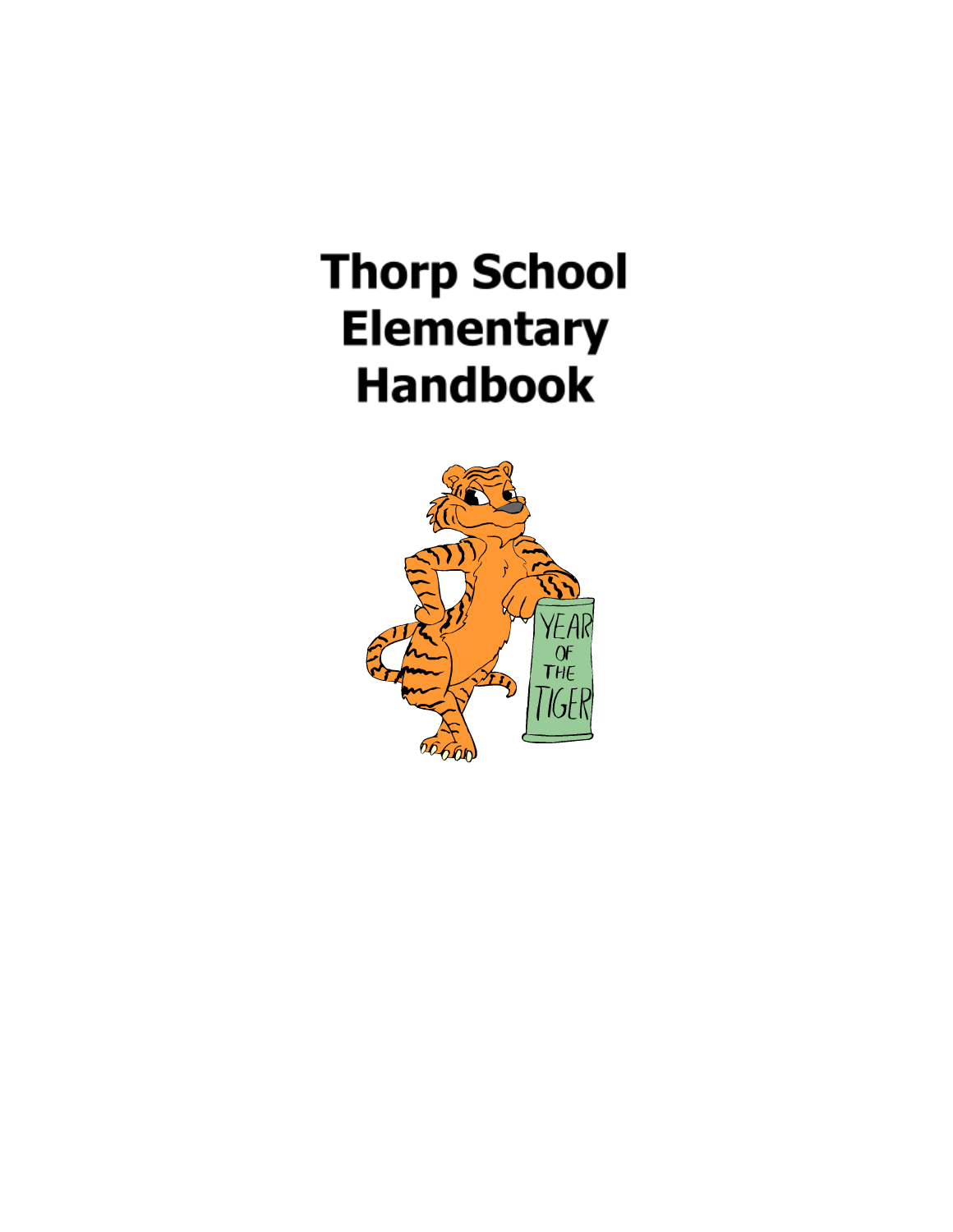# **TABLE OF CONTENTS**

| <b>ELEMENTARY STAFF</b>                | $\overline{\mathbf{4}}$ |
|----------------------------------------|-------------------------|
| <b>OUR PURPOSE AND GOALS</b>           | 5                       |
| Vision: What we want to be.            | 5                       |
| Mission: What we do.                   | 5                       |
| Guiding Principles: What we believe.   | 5                       |
| <b>SCHOOL HOURS</b>                    | 5                       |
| <b>ATTENDANCE (POLICY 3122)</b>        | 6                       |
| <b>EXCUSED ABSENCES</b>                | 6                       |
| <b>PRE-ARRANGED ABSENCES</b>           | 6                       |
| <b>UNEXCUSED ABSENCES</b>              | 6                       |
| <b>CHRONIC ABSENTEEISM</b>             | $\overline{7}$          |
| COMMUNITY TRUANCY/ABSENTEEISM BOARD    | $\overline{7}$          |
| <b>EXCUSED TARDY</b>                   | $\overline{7}$          |
| <b>UNEXCUSED TARDY</b>                 | $\overline{7}$          |
| <b>ILLNESS, INJURY, AND MEDICATION</b> | 8                       |
| <b>LOST AND FOUND</b>                  | 8                       |
| <b>GUIDELINES FOR STUDENT BEHAVIOR</b> | 8                       |
| <b>ROAR ON FOUR</b>                    | 9                       |
| <b>TIGER PAUSE</b>                     | 9                       |
| <b>HOMEWORK</b>                        | 10                      |
| <b>TOYS AND PERSONAL ITEMS</b>         | 10                      |
| PERSONAL ELECTRONIC DEVICES            | 11                      |
| <b>VISITORS AND VOLUNTEERS</b>         | 11                      |
| <b>CORE BELIEFS</b>                    | 11                      |
| <b>PLAYGROUND RULES</b>                | 12                      |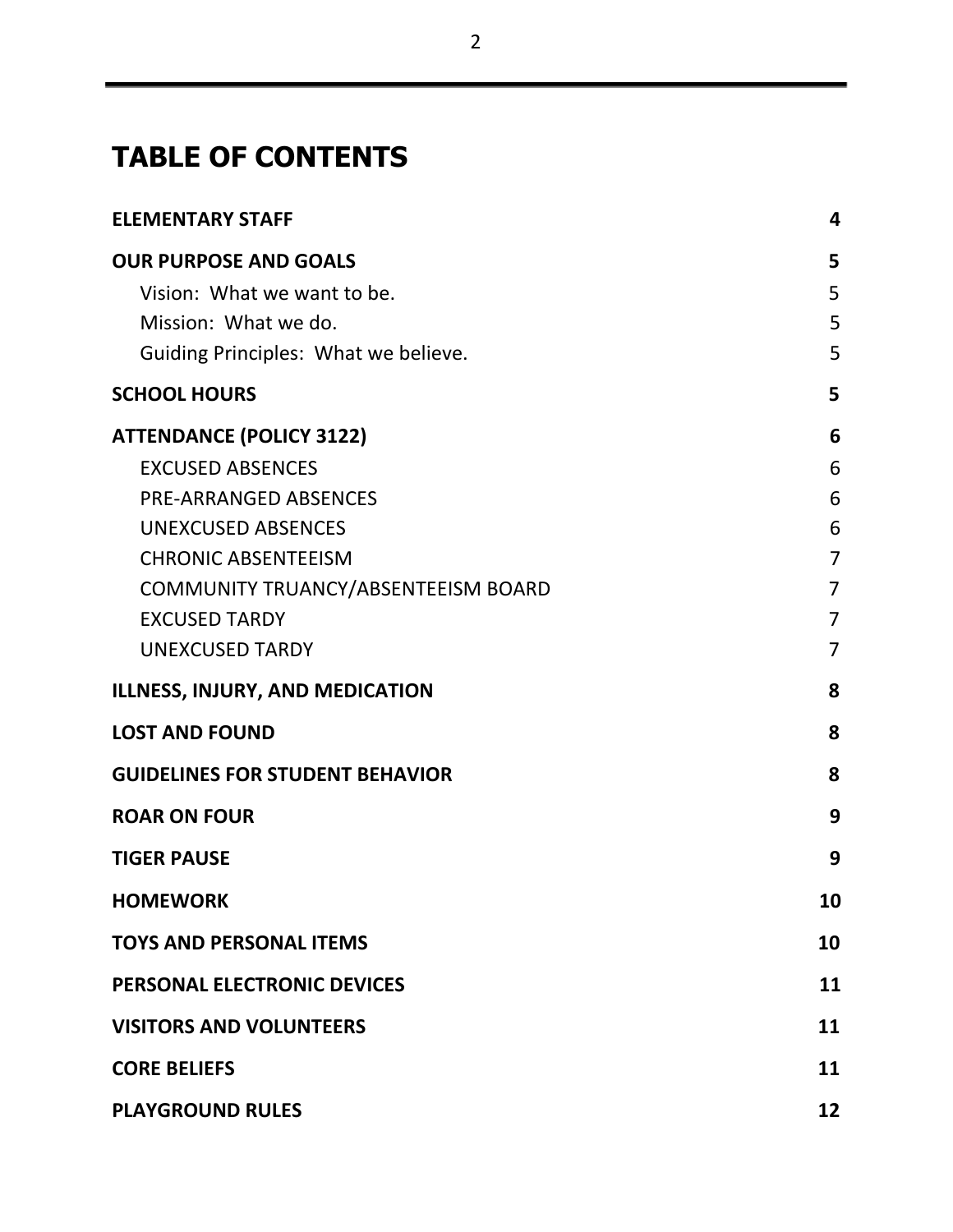3

| <b>LUNCHROOM RULES</b>                                                        | 13 |
|-------------------------------------------------------------------------------|----|
| <b>BUS REGULATIONS</b>                                                        | 13 |
| <b>FIRE DRILL AND EXIT PROCEDURES</b>                                         | 14 |
| <b>STUDENT DRESS</b>                                                          | 15 |
| POSSESSION OF FIREARM(S), DANGEROUS WEAPON(S), OR EXPLOSIVES (POLICY<br>4210) | 16 |
| TOBACCO AND DRUG FREE SCHOOL POLICY (POLICIES 2121 AND 4215)                  | 17 |
| <b>CONSEQUENCES</b>                                                           | 19 |
| <b>APPEALS</b>                                                                | 21 |
| <b>DUE PROCESS</b>                                                            | 21 |
| <b>NOTICE OF NON-DISCRIMINATION</b>                                           | 22 |
| <b>SEXUAL HARASSMENT</b>                                                      | 23 |
| <b>COMPLAINT OPTIONS: DISCRIMINATION AND SEXUAL HARASSMENT</b>                | 24 |
| <b>TREATMENT PROVIDERS</b>                                                    | 25 |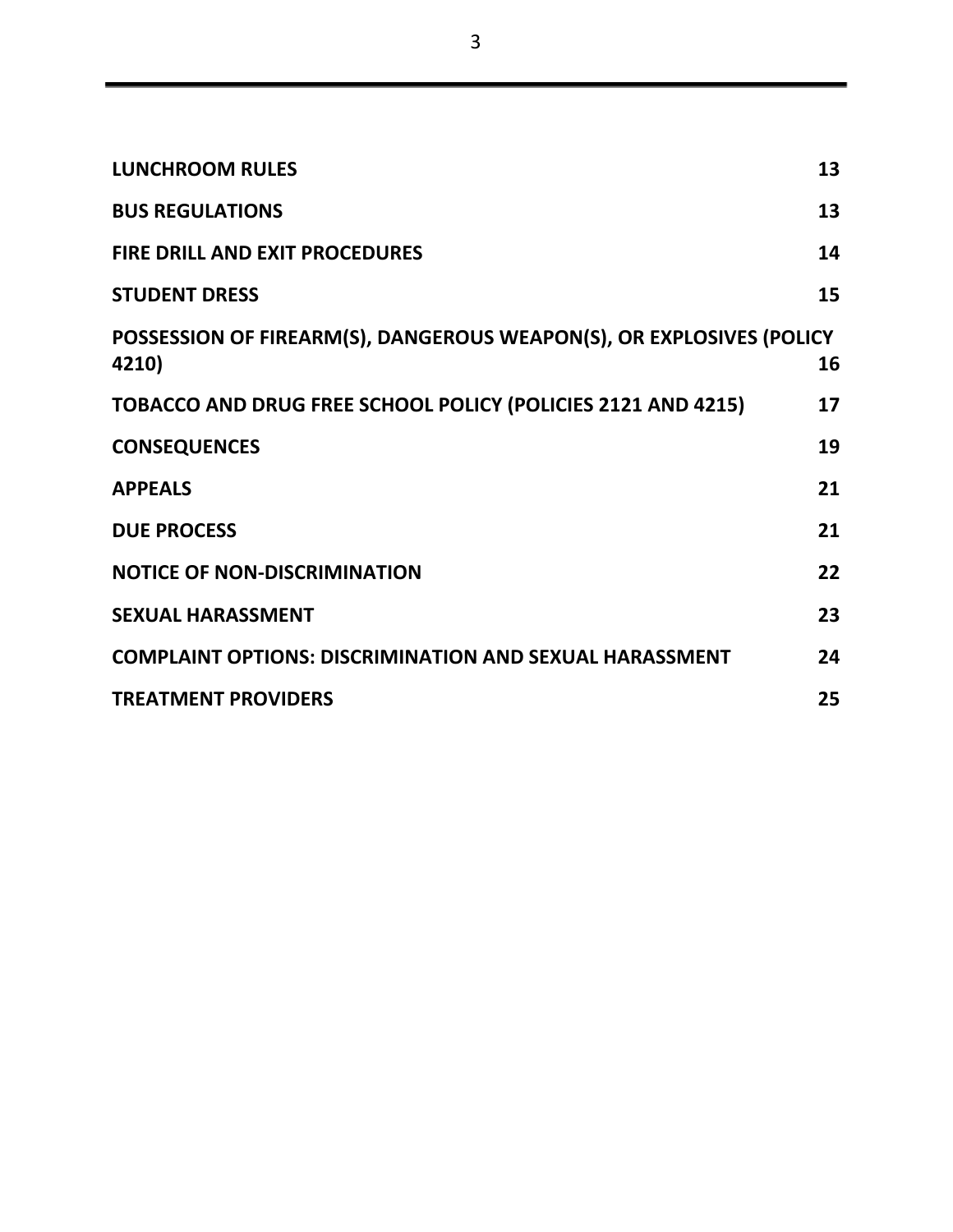# <span id="page-3-0"></span>**ELEMENTARY STAFF**

| <b>TEACHERS</b>        | <b>POSITION</b>          | <b>EMAIL</b> | <b>ROOM</b><br>& EXT |
|------------------------|--------------------------|--------------|----------------------|
| Sarah Porter           | Preschool                | porters@     | 119                  |
| Andrea Green           | Kindergarten             | greena@      | 120                  |
| <b>Kathy Scribner</b>  | 1st Grade                | scribnerk@   | 123                  |
| <b>Carlee Stueckle</b> | 2nd Grade                | stuecklec@   | 125                  |
| Cheanna Siekawitch     | 1st-2nd Grade Multi-age  |              |                      |
| <b>Marylin Brown</b>   | 3rd Grade                | brownm@      | 128                  |
| <b>Bree Willette</b>   | 4th Grade                | willetteb@   | 127                  |
| <b>Cas Miller</b>      | 5th Grade                | millerc@     | 126                  |
| <b>Beth Parker</b>     | 3rd-5th Grade Multi-age  | parkerb@     | 129                  |
| Drew Liedtke           | Art                      | liedtked@    | 117                  |
| <b>Hilary Lampard</b>  | Health & Fitness         | lampardh@    | 107                  |
| <b>Brandon Searles</b> | <b>Music</b>             | searlesb@    | 105                  |
| <b>Becky Hill</b>      | <b>Special Education</b> | hillbl@      | 124                  |
| <b>Lisa Clerf</b>      | Title 1                  | clerfl@      | 111                  |

| <b>ADMINISTRATION &amp;</b><br><b>OFFICE STAFF</b> | (509) 964-2107                                     |            |     |
|----------------------------------------------------|----------------------------------------------------|------------|-----|
| <b>Andrew Perkins</b>                              | Superintendent/Principal                           | perkinsa@  | 103 |
| <b>Mel Blair</b>                                   | <b>Assistant Principal/SPED</b><br><b>Director</b> | blairm@    | 139 |
| <b>Brenda McKee</b>                                | <b>Business Manager</b>                            | mckeeb@    | 101 |
| Laura Jones                                        | <b>Student Services/Counselor</b>                  | jonesla@   | 104 |
| Karma Suebert                                      | <b>Transportation Director</b>                     | seubertk@  | 155 |
| <b>Ed Foster</b>                                   | <b>Facilities Director</b>                         | fostere@   | 121 |
| <b>Terrie McPherson</b>                            | <b>Food Services Director</b>                      | mcpherson@ | 110 |
| Nikki Pollock                                      | <b>Administrative Assistant</b>                    | pollockn@  | 102 |
| <b>Barb Haddix</b>                                 | <b>Office Coordinator</b>                          | haddixb@   | 100 |

Emails: @thorpschools.org EXT: (509) 964-7\*\*\*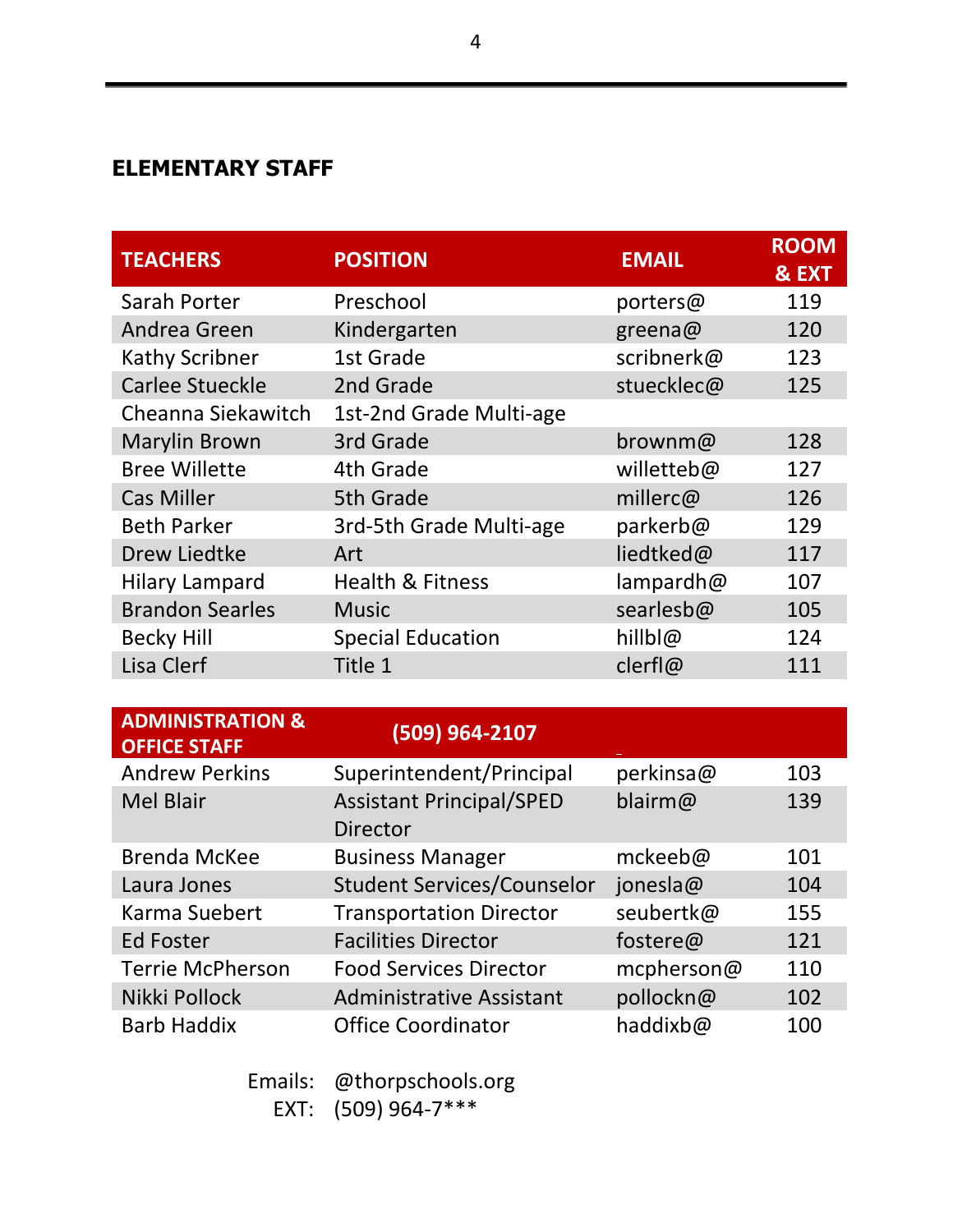### <span id="page-4-0"></span>**OUR PURPOSE AND GOALS**

#### <span id="page-4-1"></span>**Vision: What we want to be.**

As a recognized educational leader, we prepare students to achieve their greatest potential.

#### <span id="page-4-2"></span>**Mission:** *What we do.*

Students, parents, staff and community work as a team to provide a safe, equitable, and creative learning environment devoted to excellence, in which students grow into self-directed, life-long learners prepared to become productive members of society.

#### <span id="page-4-3"></span>**Guiding Principles: What we believe.**

- 1. Our first responsibility is to provide all students with a superior education that challenges, nurtures, and cultivates the unique potential of every child.
- 2. A highly skilled and caring staff is the foundation of our successful school.
- 3. Our facilities and technology must reflect the high value we place on education.
- 4. Students, staff, parents, and community members are partners, all having personal responsibilities in the educational process.
- 5. Honesty, integrity, respect, and open communication build trust.
- 6. Quality education requires sound fiscal management and is worth the investment.

### <span id="page-4-4"></span>**SCHOOL HOURS**

The office is open from 8:00 am to 4:00 pm on school days. Classes begin at 8:30 am Monday through Friday. Classes end at 3:00 pm, Monday through Thursday and at 1:30 pm on Fridays. A full school calendar can be found at www.thorpschools.org.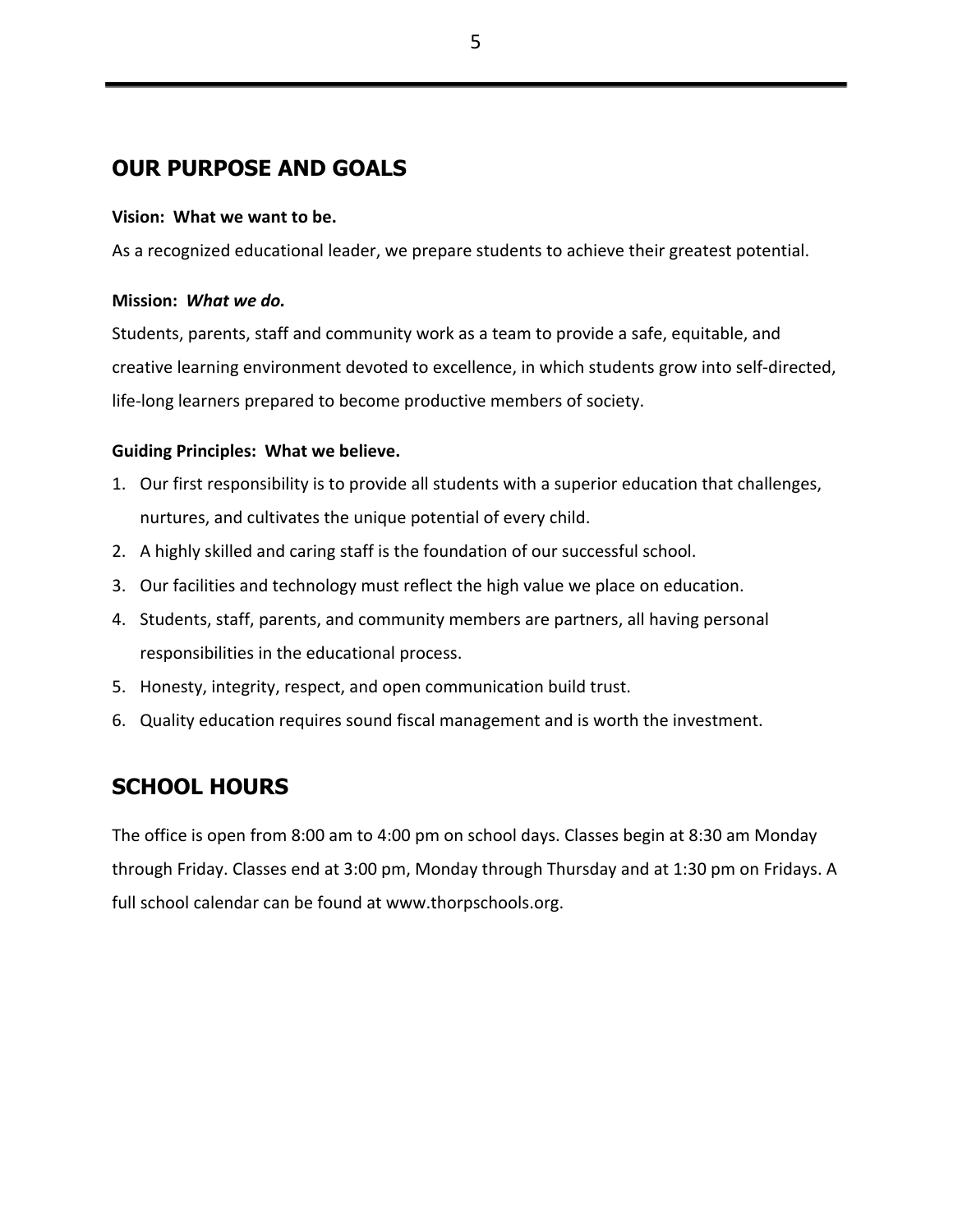### <span id="page-5-0"></span>**ATTENDANCE (POLICY 3122)**

Thorp School District believes and research confirms that regular attendance is important. Attendance and participating in-class activities are vital to the learning process and can be difficult to be made up. Many of the in-class assignments are based on collaboration and interactions among students. This experience cannot be recreated on a worksheet. Please try to limit the number of absences not related to illness or emergency.

#### <span id="page-5-1"></span>**EXCUSED ABSENCES**

Include personal illness, serious illness or death in the immediate family, medical/dental appointments, court appearances, funerals, or other reasons recognized by the Superintendent. Parents are asked to call the school by 9:00am if their child is going to be absent or send a note when the child returns to school in order to excuse the absence. Work may be made up for full credit and faculty assistance will be available if needed. After five or more excused absences in a single month, or ten excused absences in the current school year, the district will schedule a conference with the student and parent to identify supports and resources so the student may regularly attend school. **If no excuse is received, or if the excuse does not follow the reasons listed above, the absence will be considered unexcused.**

#### <span id="page-5-2"></span>**PRE-ARRANGED ABSENCES**

Students may be released for activities not sponsored by the school provided a written request for release is sent by parents at least twenty-four (24) hours ahead of time. Missed assignments can be obtained upon return and need to be completed at home.

#### <span id="page-5-3"></span>**UNEXCUSED ABSENCES**

The district is released of all responsibility to the student when the absence is for skipping, leaving school without checking out in the office, or failure to bring an excuse within three (3) days of the absence or any absence other than an excused absence. Parents/guardians will be notified whenever a student has one (1) unexcused absence in a month. After two (2) unexcused absences in a month, a conference with an administrator and the parent/guardian will be scheduled. After five (5) unexcused absences in a month, or ten (10) in a school year,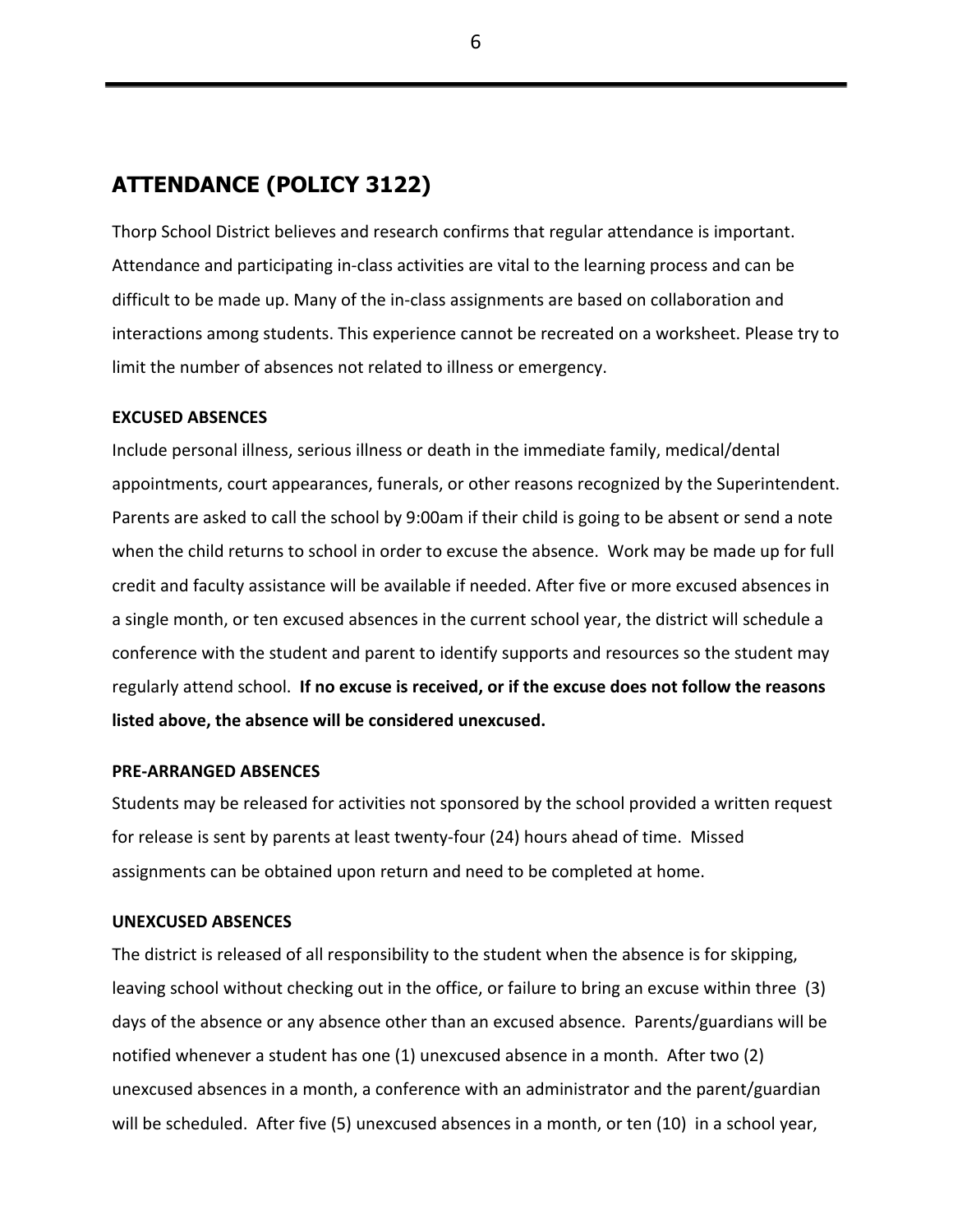the district may refer the student to a Community Truancy/Absenteeism Board or file a truancy petition with the juvenile court. Seven (7) unexcused absences in a month or a tenth unexcused absence during the school year will result in the district filing a petition for a civil action in juvenile court. Student discipline may also result from such absences.

#### <span id="page-6-0"></span>**CHRONIC ABSENTEEISM**

Chronic absenteeism is defined as 10% or more absences in a year (excused or unexcused), and may result in a referral to a Community Truancy/Absenteeism Board and/or denial of transfers to Thorp School for those living outside the District.

#### <span id="page-6-1"></span>**COMMUNITY TRUANCY/ABSENTEEISM BOARD**

The Community Truancy/Absenteeism Board is designed to hear reasons for students' absences and make recommendations to students, parents, and staff members. It is composed of members of the local community. The Board meets as needed.

#### <span id="page-6-2"></span>**EXCUSED TARDY**

The only acceptable excuse will be those of a serious emergency or medical appointment. The lateness of the student must clearly be beyond the control of the student.

#### <span id="page-6-3"></span>**UNEXCUSED TARDY**

After the third unexcused tardy, a parent/teacher conference will take place to determine the best course of action. If the problem continues, a behavior plan will be developed with the administration.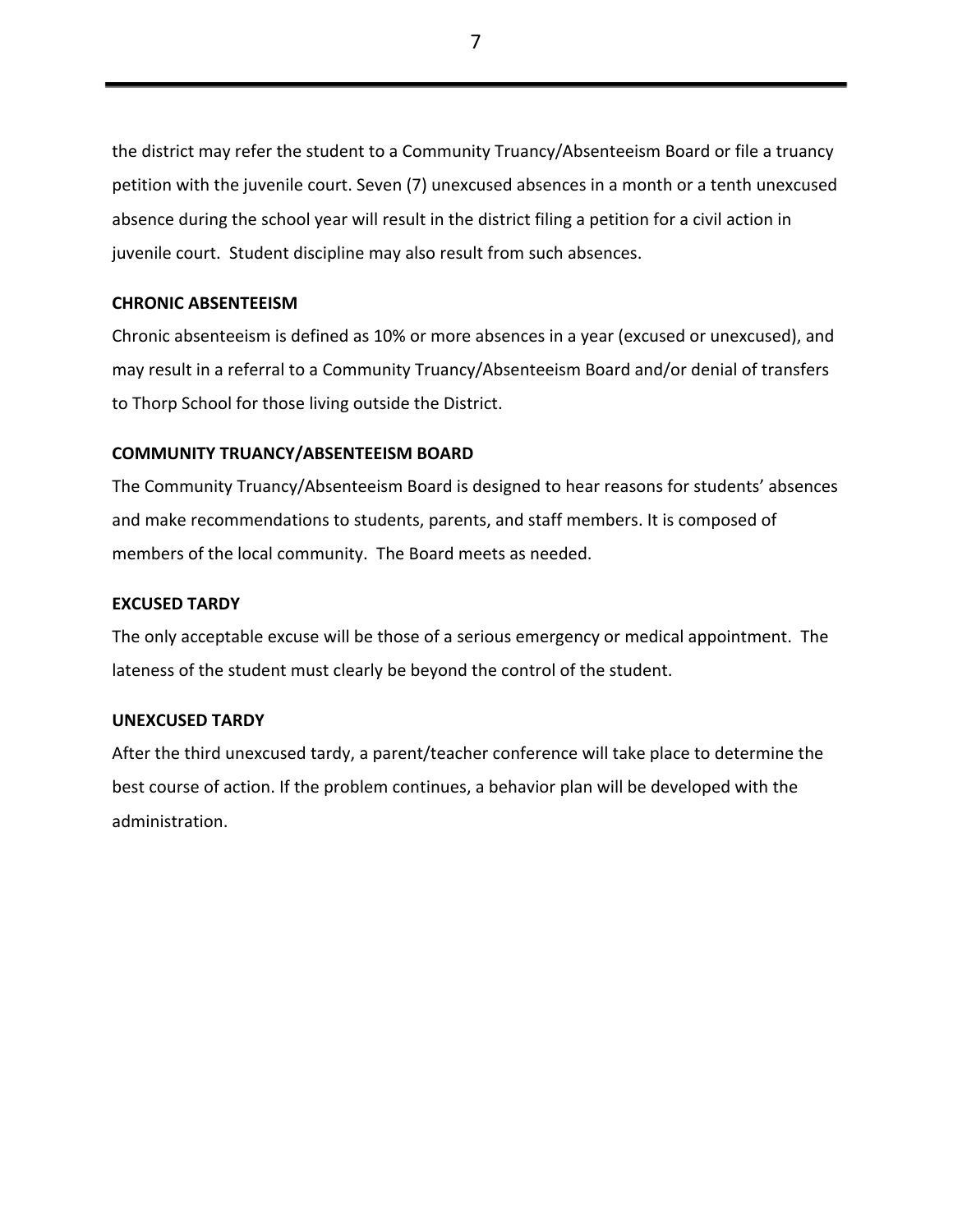#### <span id="page-7-0"></span>**ILLNESS, INJURY, AND MEDICATION**

Students who become ill during the day will be sent to the office. An attempt will be made to contact the parent if the student is too ill to remain at school. No student will be allowed to go home if there is not a parent at home, but he/she may lie down or wait in the office until able to return to class. In the case of severe illness or accident, school officials may take the student to the doctor listed on the student's emergency contact sheet. Medications of any kind are not to be given to students by school staff, except by written doctor and parental permission. The only medications that students may carry are those where the school has received written authorization from a medical professional and parent. Please request a form from the office.

Prescribed or non-prescribed oral medication may be dispensed to students on a scheduled basis upon written authorization from a parent accompanied by written instructions from a licensed physician or dentist. Requests shall be valid for not more than the current school year. The prescribed or non-prescribed medication must be properly labeled and be in the original container. The dispenser of prescribed or non-prescribed oral medication will be a designated employee of the school district. (RCW 28A.210.260, 270)

### <span id="page-7-1"></span>**LOST AND FOUND**

Students who find lost articles are asked to take them to the office where the owner can claim them. Unclaimed clothing items will be laid out in the gym or commons prior to Winter Break and Summer Break. Items not claimed will be donated to a charity.

### <span id="page-7-2"></span>**GUIDELINES FOR STUDENT BEHAVIOR**

This handbook gives only guidelines and does not describe all possible behaviors and/or situations. Students at Thorp School are expected to take full advantage of their right to an education, to come to school with a positive attitude to learn, and to take part in school activities. Students are responsible for their own choices and the result of their actions.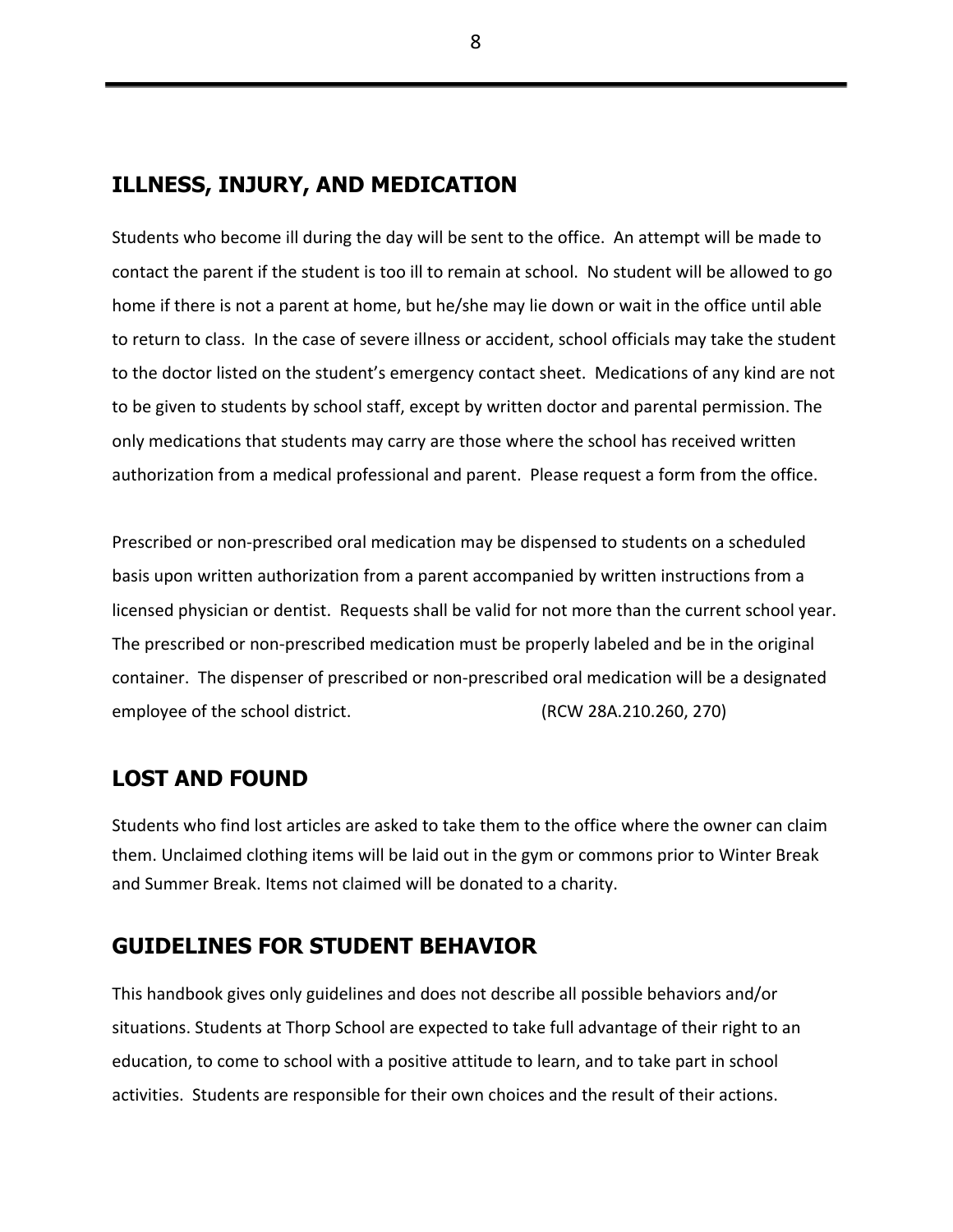#### **The K-5 Standards are as follows:**

- 1. Students will follow directions of all staff and show respect for all staff members, each other, themselves, the building, buses, and property.
- 2. Students will follow the classroom, recess, and school rules.
- 3. Students will obey the laws of the State of Washington and the United States of America.

### <span id="page-8-0"></span>**ROAR ON FOUR**

At Thorp Schools we strive to build self-directed positive learners. In order to create a safe, healthy, and academically stimulating environment for all students, we participate in a positive reward system known to our school as ROAR. The components of our ROAR system include being the following:

Respectful On Task Always Safe Responsible

<span id="page-8-1"></span>Students consistently using this behavior are celebrated during monthly elementary assemblies.

## **TIGER PAUSE**

Students will be given behavior expectations, either the whole group or individually. Noncompliance of warnings or teacher directions may result in a Tiger Pause. If a student is given a Tiger Pause, the following steps will occur:

- 1. Students will be directed to go to Tiger Pause and then leave to their partner classroom as designated by their teacher.
- 2. The student waits at the doorway until directed to enter and sit at the designated Tiger Pause table.
- 3. The student then completes the Tiger Pause form, either alone or with help depending on the student's ability.
- 4. The receiving teacher then reviews the form and goes over the expected behavior.
- 5. The student then returns to class and waits at the door to be invited to join the activity.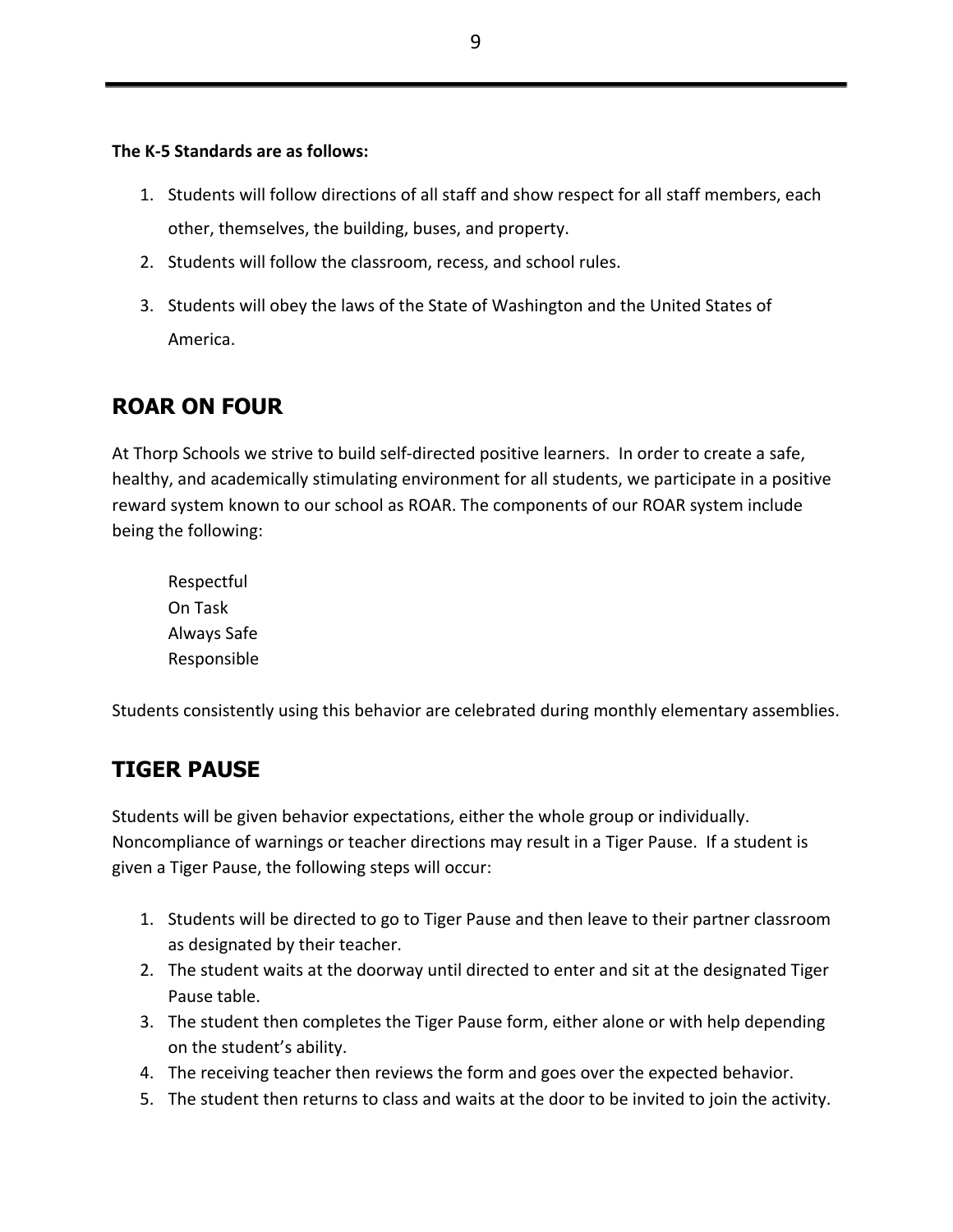Excessive Tiger Pauses may require parent notification, counselor intervention, a behavior plan, and/or parent conference.

### <span id="page-9-0"></span>**HOMEWORK**

Experts agree that the amount of homework should depend on the age and skills of the student. Many national groups of teachers and parents, including the National Parent Teacher Association (PTA), suggest that homework for children in kindergarten through second grade is most effective when it does not exceed 10-20 minutes each day. In third through fifth grade, children can benefit from 30-60 minutes of homework per day.

Reading at home is especially important for young children. High-interest reading assignments might push the time spent on homework a bit beyond the guidelines suggested above.

These recommendations are consistent with the conclusions reached by many studies on the effectiveness of homework. For young children, research shows that shorter and more frequent assignments may be more effective than longer but fewer assignments. This is because young children have short spans of attention and need to feel they have successfully completed a task.

### <span id="page-9-1"></span>**TOYS AND PERSONAL ITEMS**

Normally, we have a no-toy rule at school, but an exception will be made for sharing purposes determined by the classroom teacher. Students are expected to keep all sharing toys in their backpacks until sharing time. Please, no valuable or breakable items and no cards to trade. Electronics, including cell phones, headphones and earbuds, are not allowed on the playground at any time.

Toys and other personal items may be confiscated and stored in the office until the end of the school day. Repeated offenses will result in a parent/teacher conference.

Pets are generally not permitted on the school grounds without permission, including before and after school. Please contact your classroom teacher to make special arrangements for sharing your pet.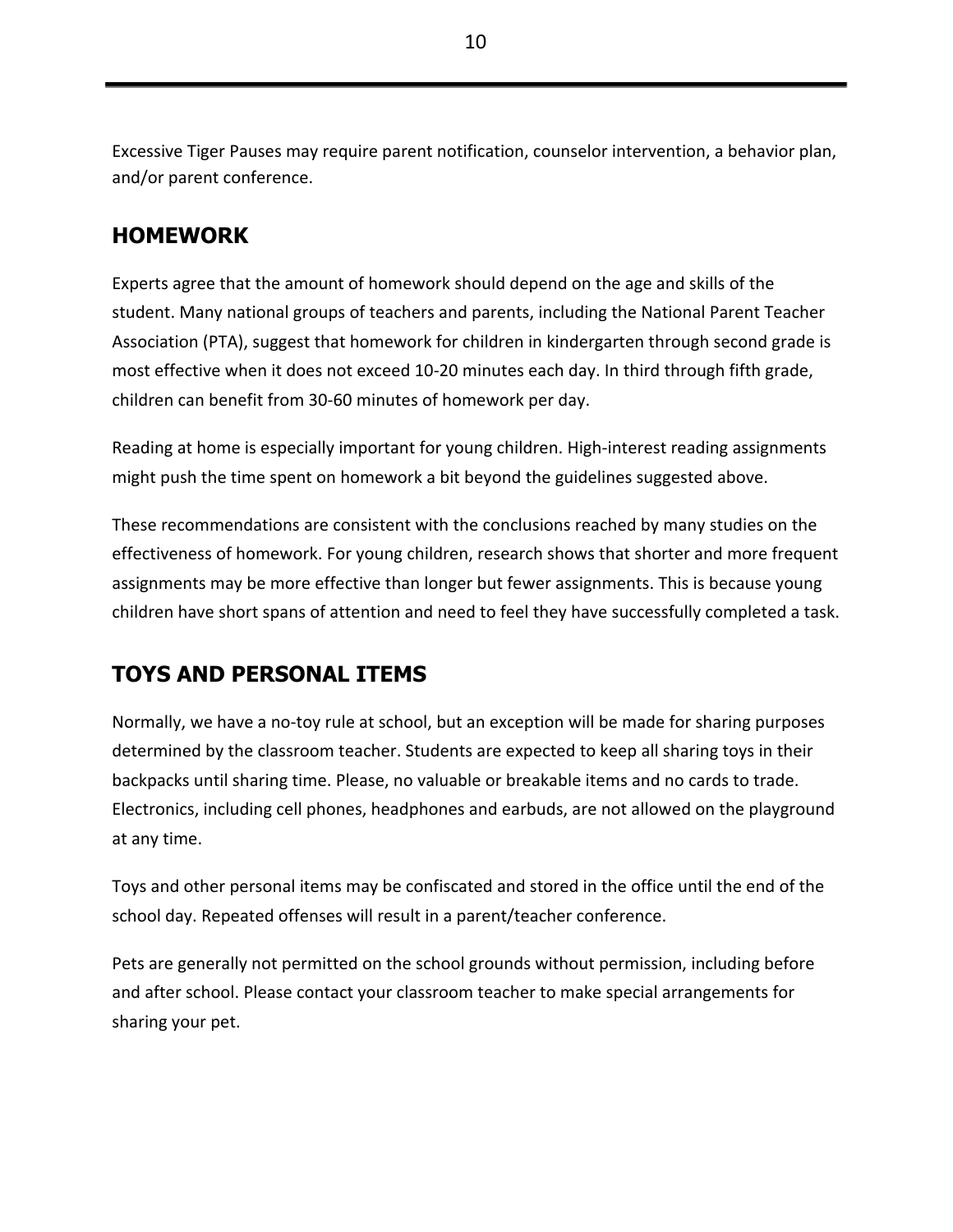### <span id="page-10-0"></span>**PERSONAL ELECTRONIC DEVICES**

Students may not have personal electronic devices visible between 8:30 a.m. and 3 p.m. and from 8:30 a.m. to 1:30 p.m. on Fridays. If a teacher directs a student to use a personal electronic device for academic purposes this is allowed. Students abusing this privilege may have their personal electronic devices confiscated by the teacher. If the personal electronic device is used for non-instructional purposes or rings during class, in the hallway, or on school grounds, the personal electronic device will be taken away. Students may pick it up in the office at the end of the day. The second violation of this policy the parent/guardian will have to come to school to pick up the personal electronic device. Photos or video use in bathrooms and locker rooms is prohibited and will result in school discipline. Thorp School District is not responsible for the loss of any personal electronic equipment.

### <span id="page-10-1"></span>**VISITORS AND VOLUNTEERS**

The school policy is to accept only those visitors who have legitimate business to attend to at school. Parents are always welcome, but we would welcome a call before visiting a classroom.

Visitors and volunteers need to enter the school through the main entrance and must register in the office. You will need to sign your name, time of check-in, and your business for being at the school. All volunteers are required to submit a photocopy of their driver's license and have a completed, current Volunteer form on file with the district. Visitors and volunteer badges are available in the office and must be worn so we can better monitor who is in the building at all times.

Student visitors are only allowed during lunchtime with prior approval from the district office.

### <span id="page-10-2"></span>**CORE BELIEFS**

Each student is an individual with unique personal, social, and educational needs. As a result, every disciplinary situation is unique. Consequences for misbehavior provide the best learning value when matched to the student and the situation. The odds for children learning from their mistakes increase dramatically when children see a reasonable connection between their behavior and the resulting consequences.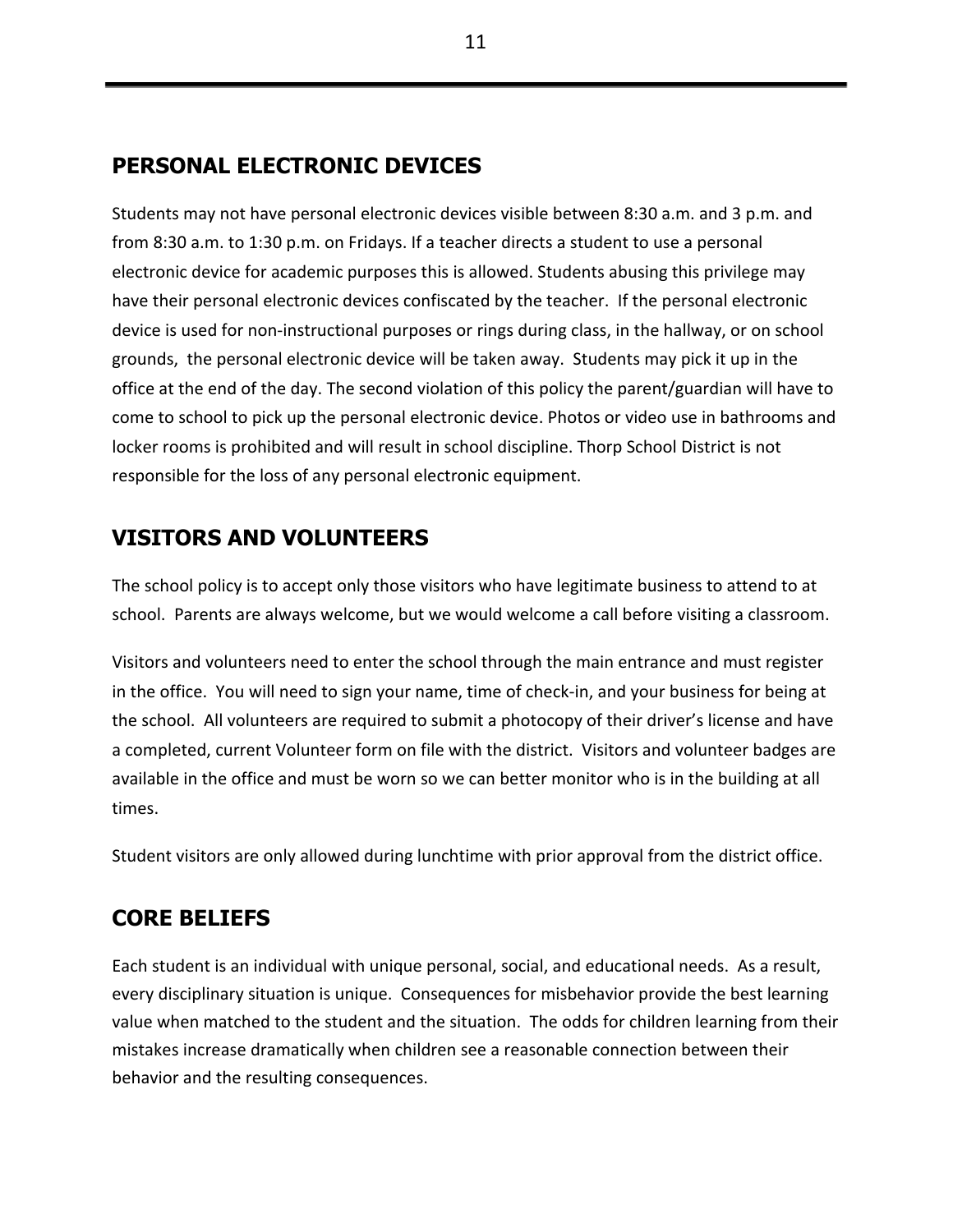The Thorp School District staff will follow a set of core beliefs that provide a guide for dealing with student discipline. These core beliefs guide our attempts to individualize disciplinary procedures and to help students see reasonable connections between their behavior and the resulting consequences.

Since these core beliefs guide our professional decisions, the staff encourages parents and students to bring concerns and questions to us if we operate in ways that appear to be inconsistent with these core beliefs.

- All students have the right to an educational experience free from distractions.
- Every attempt should be made to maintain the dignity of both the adult and the student.
- A student's behavior should be viewed as an opportunity for individual problem solving and preparation for the future.
- Students should have the opportunity to tell their side of the story.
- There should be a logical connection between misbehavior and resulting consequences.

### <span id="page-11-0"></span>**PLAYGROUND RULES**

- Stay where an adult can see you at all times.
- Leave the playground only with the permission of an adult.
- Electronic devices and headphones/earbuds are not allowed.
- Keep your hands and feet to yourself.
- All rocks and sticks stay on the ground.
- One student goes down the slide at a time, feet first only.
- Go only one direction on the rings.
- The Big Toy is not the place for bringing other playground equipment, for pushing others, or for playing tag.
- Line up quickly and quietly when the bell rings. Show good manners.
- Always listen to the adults on the playground. They are there to keep you safe!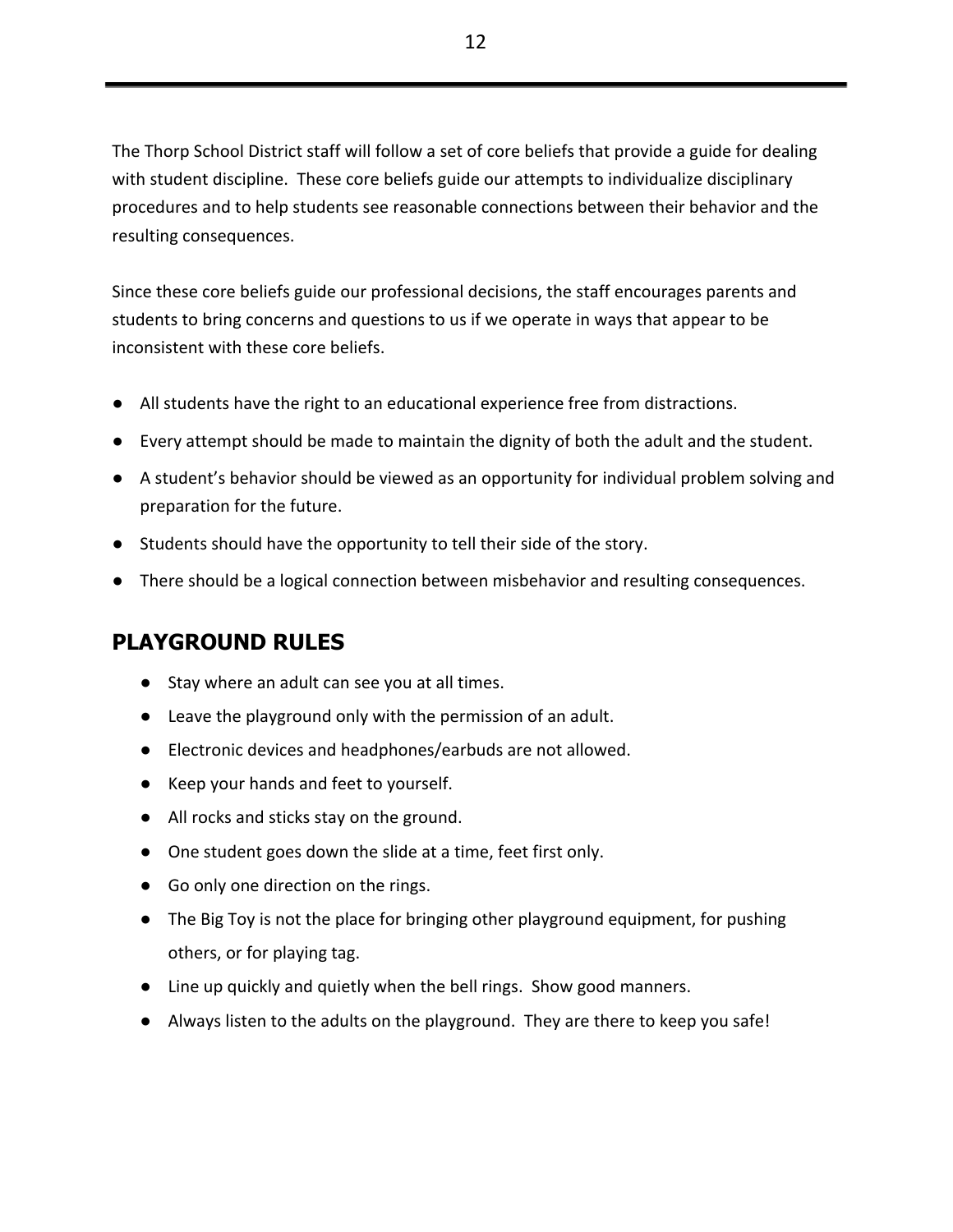#### <span id="page-12-0"></span>**LUNCHROOM RULES**

- 1. Enter quietly, staying in your place in line.
- 2. Start eating as soon as you sit down.
- 3. Eat your own food and only touch your own food.
- 4. Use your best manners, talking to neighbors with quiet voices.
- 5. Keep your hands and feet to yourself.
- 6. Clean up.
- 7. When excused, line up and walk quietly.

#### <span id="page-12-1"></span>**BUS REGULATIONS**

- The driver is in full charge of the bus and students. The students must obey the driver promptly and willingly. Students will sign a behavioral contract acknowledging the behavioral expectations and understanding that bus ridership is a privilege, not a right.
- Students shall ride their regularly assigned bus and shall leave the bus only at their regular stop unless prior arrangements have been made with school authorities.
- Each student may be assigned a seat in which he/she will be seated at all times unless permission to change is given by the bus driver.
- Students are to remain seated while the bus is in motion, facing forward with feet out of the aisles. They are not to get on or off until the bus has come to a full stop.
- Students are to assist in keeping the bus clean by keeping their waste paper and other trash off the floor. Students will refrain from throwing refuse out the window.
- Eating or drinking will not be permitted during the regular bus routes.
- Headphone use is at the discretion of the bus driver.
- No student shall open a window without first getting permission from the bus driver.
- Smoking or lighting matches are not permitted. Tobacco, drug, and weapons policies are enforced.
- No student shall extend his or her head, hand, or arms out of windows, whether the bus is in motion or standing still.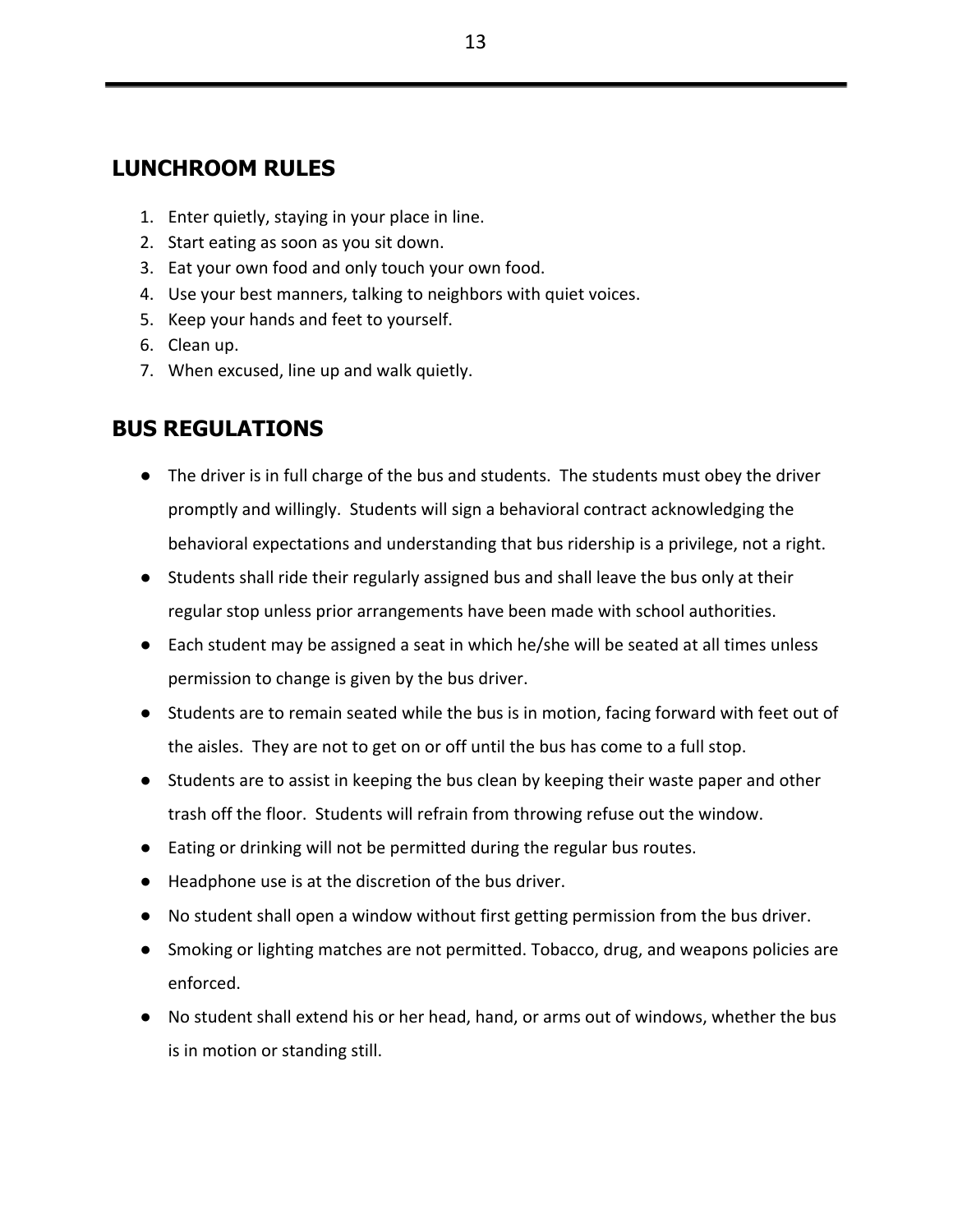- Students must see that they have nothing in their possession that may cause injury to another, such as sticks, glass containers or objects, any type of firearms, straps or pins extending from their clothing. No animal is permitted on the bus.
- Each student must see that his or her books and personal belongings are kept out of the aisle. Special permission must be granted by school authorities to transport large items.
- Students must leave the bus in an orderly manner. They must not cross the road until given consent by the driver. When boarding or leaving the bus, students should be in view of the driver at all times.
- Students must cross the road only in front of the school bus and never behind it.
- Students must not stand or play in the roadway while waiting for the bus. Students should leave home early enough to arrive at the bus stop before the bus is due.
- Self-control should be exercised at all times by students on the bus or at the bus stop.
- Misconduct on a bus will be sufficient reason to discontinue providing bus transportation to students involved. Students may be placed on a long- or short-term bus suspension. The principal and the bus driver will determine the length of this suspension.
- Students will reimburse the school district for damages to school buses.
- In the event of an emergency, students are asked to follow emergency exit procedures.

#### <span id="page-13-0"></span>**FIRE DRILL AND EXIT PROCEDURES**

In the event of a fire drill, students are asked to do the following:

- 1. Follow the fire drill procedures and exit chart posted in your room.
- 2. If a student self-carries medication make sure to bring it.
- 3. The first student will hold the classroom door open until all students have exited from the room, then the student will close the door and follow the other students.
- 4. The second student will hold the outside doors open while the remaining students exit the building. All students are to remain a safe distance from the building.
- 5. Everyone must stay calm and quiet, follow the directions of the teacher, and wait until the bell rings or you are instructed to go back into the classroom.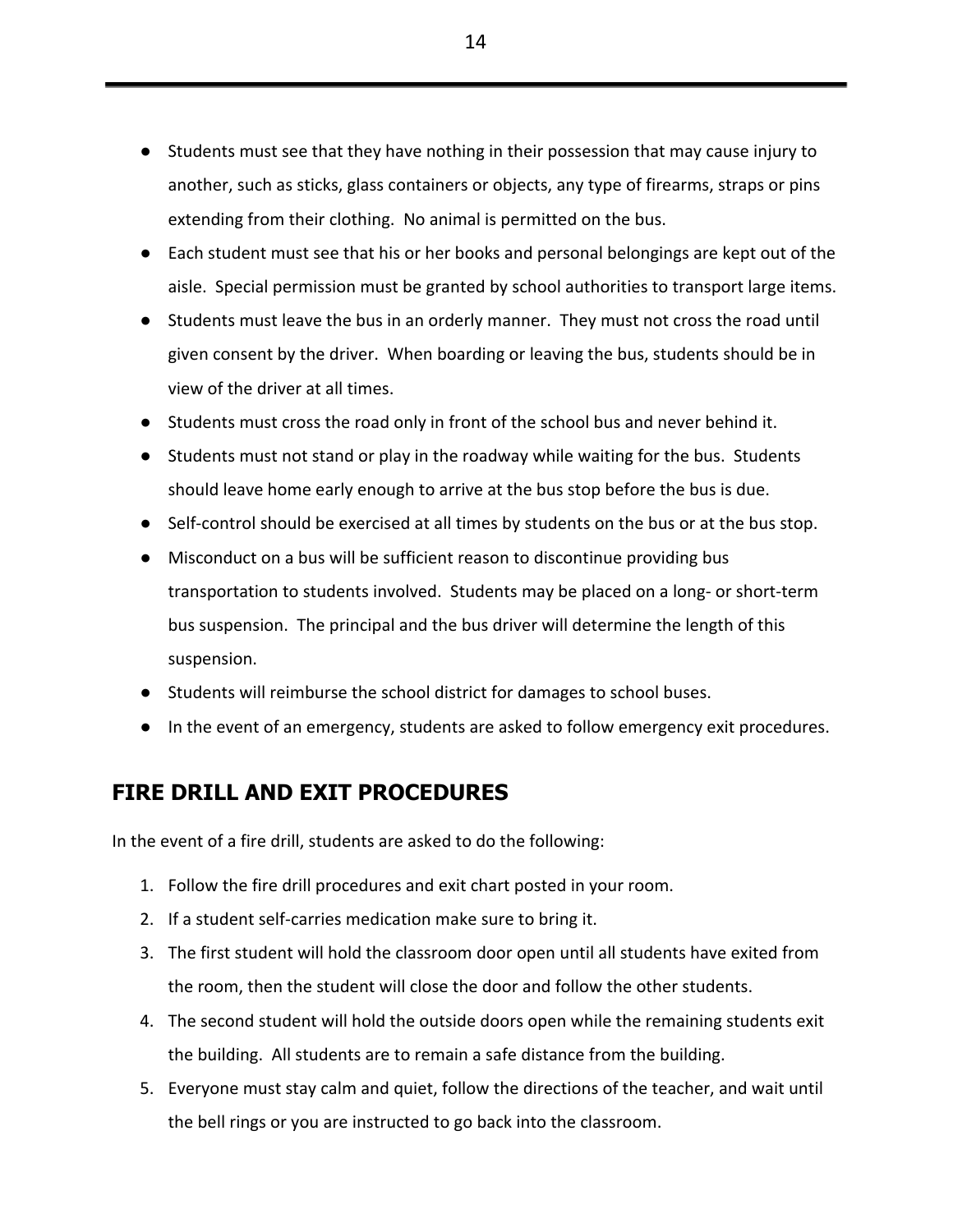#### <span id="page-14-0"></span>**STUDENT DRESS**

In general, students should dress in neat, clean, and appropriate clothing that does not disrupt the educational process. Forms of dress that have been found to be disruptive to the educational process and/or create a health or safety risk shall be prohibited.

**Shirts/Blouses:** Please choose tops that are appropriate for the weather. Keep in mind that the temperature in the building can vary, and it is a good idea to dress in layers. The following may not be worn:

- Revealing tops or styles which show one's underwear (or where underwear would be worn), belly, or chest such as halter tops, tops with spaghetti straps, etc.;
- Clothing with messages which promote alcohol, tobacco, drugs, weapons, insinuating sexual or discriminatory messages; and,
- Inappropriate nicknames or characters.

**Shoes:** Footwear must be worn at all times; in the event of an evacuation students will not have time to put on shoes. All footwear must be standard footwear designed for walking and foot protection. Shoes that perform other functions are not permitted; for example, Heelies, roller skates, slippers, shoes containing listening devices, flip flops, etc. as they pose a safety hazard.

**Headwear:** Hats, head scarves and hoods may be worn to and from school and in the school building. Individual teachers may request that headwear be removed in their classrooms. Clothing Bottoms: Keep in mind that students will be sent outside for recess even on snowy or wet days. Snow pants are a good idea during the winter months. The following are guidelines:

- a. Pants, leggings, shorts and skirts are to be worn at the waistline and should stay there;
- b. Shorts, skirts, dresses, and culottes must be at least fingertip length or no more than six inches above the knee, whichever measurement creates the longest clothing bottom standard;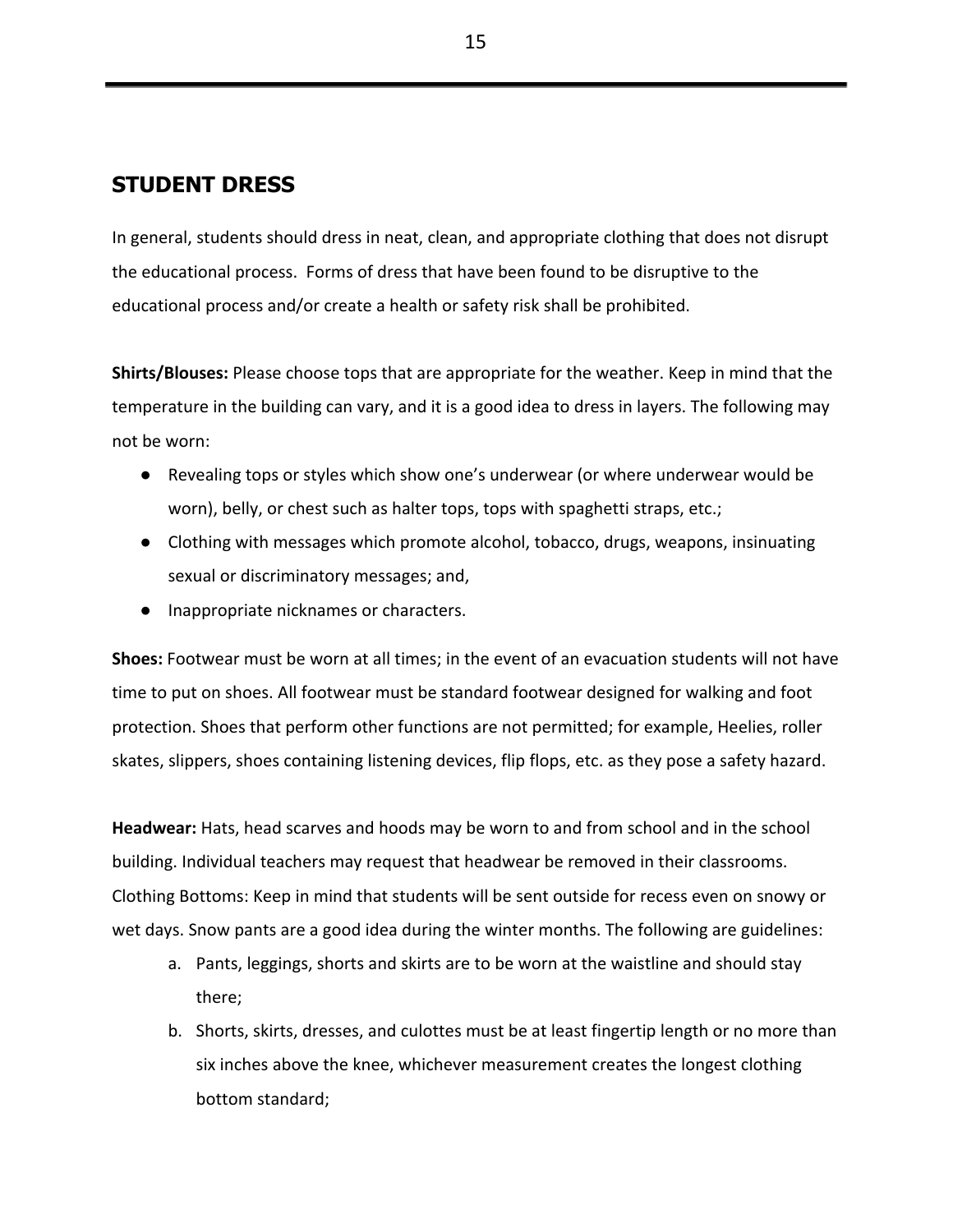- c. Coveralls/overalls must be completely fastened.
- d. Clothing bottoms should cover all parts of the body between the waist and mid-thigh. Leggings must be accompanied with a fingertip length top. Clothing with holes that reveal skin or underwear is not appropriate.

#### Other:

- a. Chains attached to clothing are not permitted;
- b. Students wearing clothing, jewelry, or items worn on the body that disrupt the educational environment, cause a safety or health hazard, or are considered offensive as determined by staff will be sent to the office to remedy the situation.

# <span id="page-15-0"></span>**POSSESSION OF FIREARM(S), DANGEROUS WEAPON(S), OR EXPLOSIVES (POLICY 4210)**

Student possession of a weapon on district property or a district-sponsored event creates a danger to students and staff and is disruptive to the operation of schools.

It is a violation of district policy and state law for any student to possess, handle, or transmit any object that can reasonably be considered a weapon on the school grounds at any time, at a designated bus stop, at a school-sponsored event, or while in route between home and school. Students who violate this policy will be subject to suspension and/or expulsion from school. Students will be expelled for not less than one year when a firearm is involved, and in all such cases, the principal of the school will notify parents and law enforcement authorities.

Possession includes, but is not limited to: having a weapon on district property or at a district-sponsored event located (a) in a space assigned to a student such as a locker or desk; (b) on the student's person or property (such as on the student's body, in his/her clothing, purse, backpack, gym bag or vehicle); or (c) under the student's control or accessible or available, such as hidden by the student.

Students expelled under this rule may apply for re-admission after the expulsion period has expired. Upon written request for re-admission, a committee will be convened to review the facts and make a recommendation to the Superintendent. The committee will include, but is not limited to, an administrator, a teacher from the grade span where the infraction occurred, a counselor or psychologist and other professionals as may be deemed appropriate. The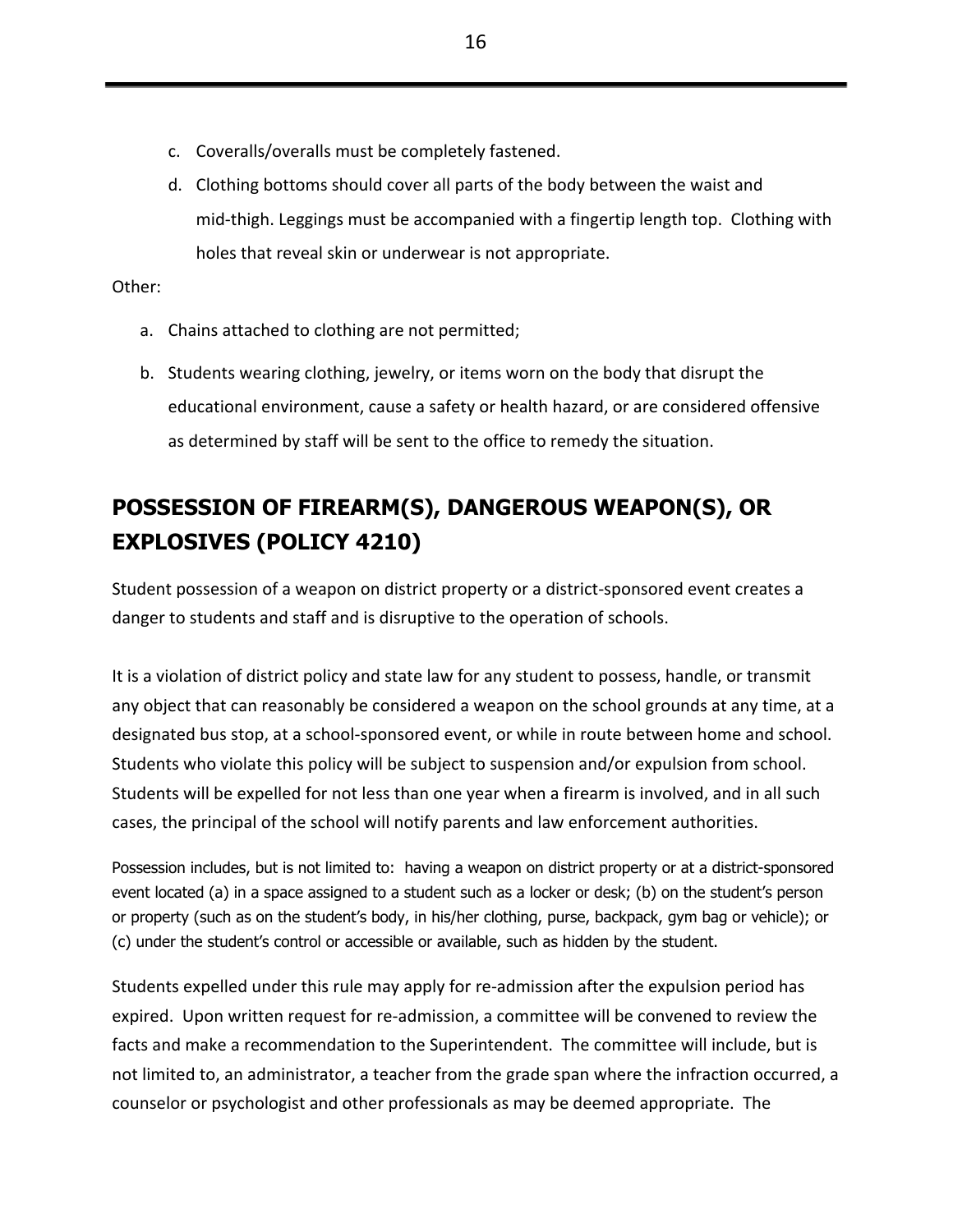committee shall consider the safety of students and staff, and may establish re-admission conditions that are related to the student's prior record of behavior.

A dangerous weapon shall include, but is not limited to, the following: any knife; any instrument or weapon as defined in RCW 9.41.250; any device commonly known as "num-chu-ka," consisting of two or more lengths or wood, metal, plastic, or similar substance connected with wire, rope, or other means; any device commonly known as "throwing stars," which are multi-pointed metal objects designed to embed upon impact from any aspect; or any air gun, including any air pistol or air rifle designed to propel a BB, pellet, or other projectile by the discharge of compressed air, carbon dioxide, or other gas; look-alike weapons; or any other object not specifically defined in this policy but intended to result in physical harm to another person.

SafeSchools Alert is our district's tip reporting service. If you have information about a threat to our safety, do your part and report it! You can remain anonymous. Report tips on:

- Bullying Intimidation
- Harassment Weapons
- Drugs Other

There are 4 easy ways to report:

- $\bullet$  [http://1081.alert1.us](http://1081.alert1.us/)
- [1081@alert1.us](mailto:1081@alert1.us)
- 1-855-4ALERT1, ext. 1081
- $\bullet$  Text #1081 @ tip + your tip to ALERT1 (253781)

# <span id="page-16-0"></span>**TOBACCO AND DRUG FREE SCHOOL POLICY (POLICIES 2121 AND 4215)**

We are required to inform you of the school's position and rules regarding student use or abuse of tobacco, alcohol, and drugs. As a student in the Thorp School, you need to know and follow the rules and information listed below. This is a brief and condensed version of policies 2121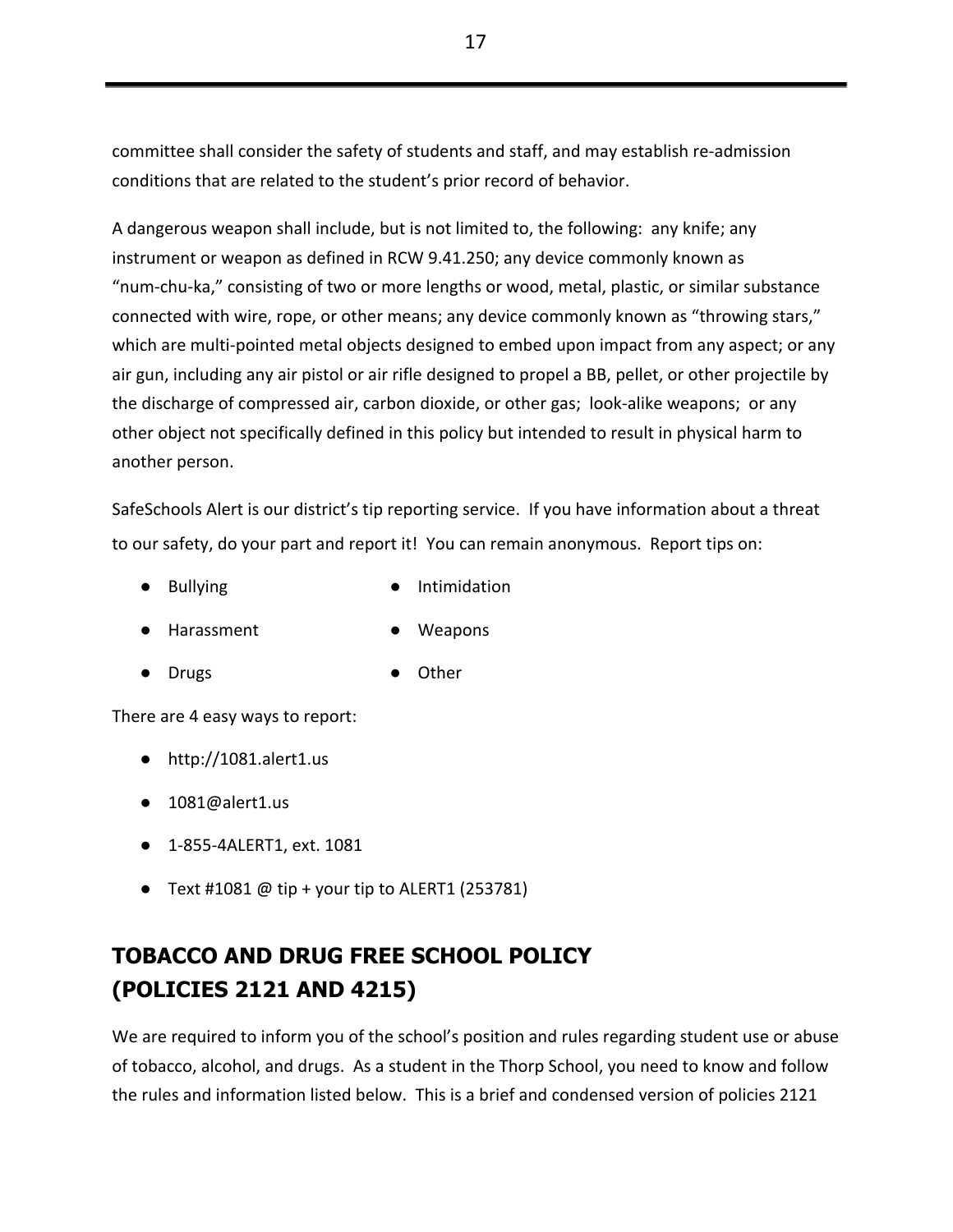and 4215. It is recommended that students and parents read these Thorp School District policies. The policies are available in the office or online at http://www.thorpschools.org.

The possession, use, and distribution of tobacco, alcohol and illicit drugs and paraphernalia are unlawful, wrong and harmful.

Any use of tobacco products and delivery devices by staff, students, visitors, and community members are prohibited on school district property.

A drug is defined as any illegal, controlled or other substance introduced into one's body for the purpose of having the effect of altering his/her mood. This includes, but is not limited to alcohol, marijuana, narcotics, stimulants, depressants, hallucinogens, inhalants, and abuse of prescription and over-the-counter drugs. Also included is the unauthorized distribution, sale, use, or possession of prescription medications.

Students are not permitted to transport, possess, use, distribute, sell or be under the influence of any narcotic drug or intoxicant of any kind. Consequences for violation of this rule will include, but are not limited to, counseling, suspension from school and/or expulsion from the school. Law enforcement authorities will also be notified.

If a student appears at school or at a school-sponsored function demonstrating behavior which indicates that he/she may be under the influence of an addictive substance, and/or admits to an administrator that he/she is under the influence of an addictive substance, the school will take the following actions:

The parents will be notified to arrange for appropriate treatment.

If a student's illegal use of addictive substances is suspected, the school administration will request the assistance of a law enforcement official in investigating the source of the addictive substance.

Appropriate school disciplinary action will be taken.

If school authorities find a student in possession of addictive substances at school, the addictive substances will be confiscated and turned over to law enforcement officials for investigation and disposal. A school administrator, regardless of law enforcement action, will take appropriate school disciplinary action.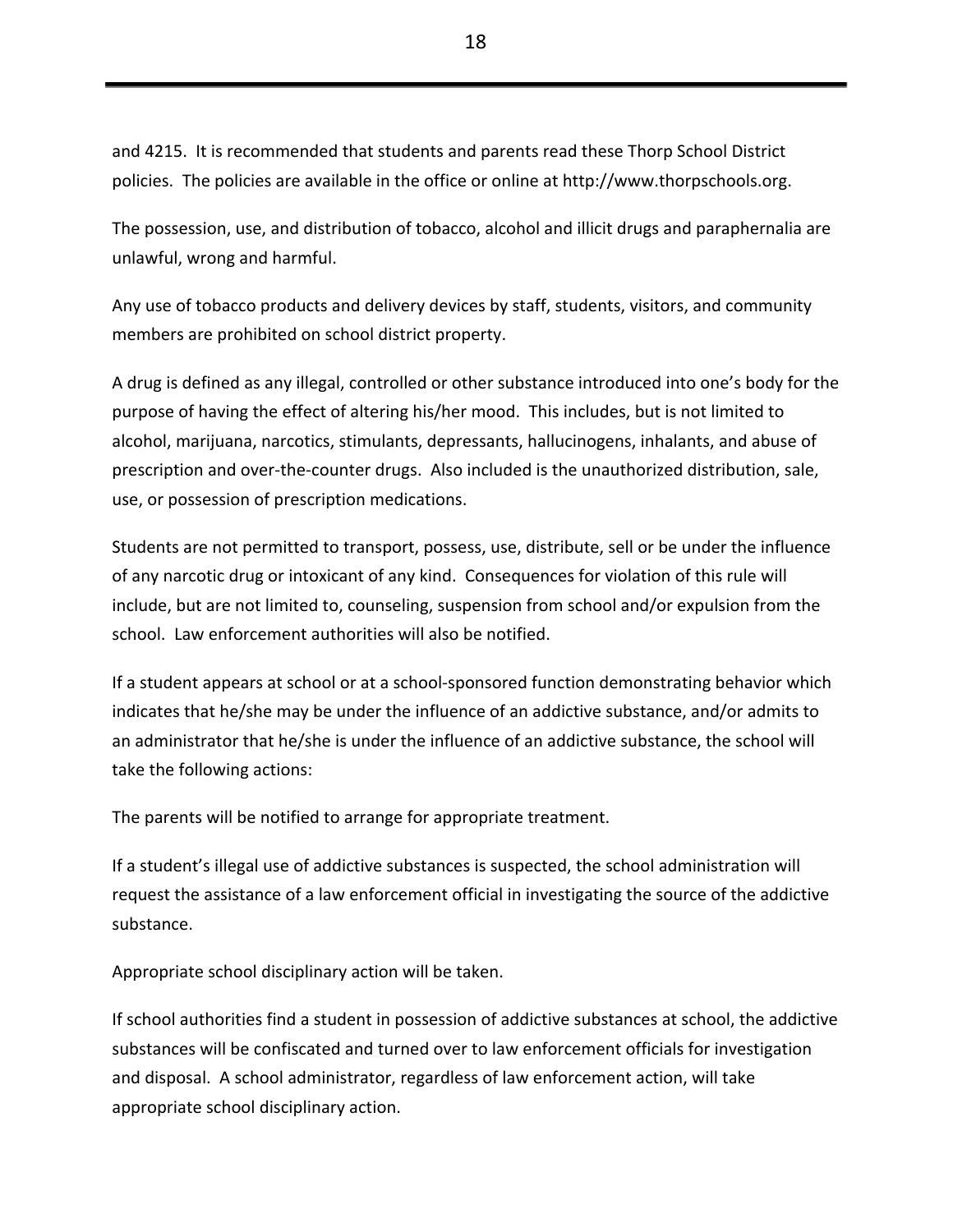If a school administrator receives information concerning sales and use of addictive substances outside of school, the information will be reported to law enforcement officials for their investigation.

Information about drug and alcohol counseling is available to you through your school administrators. A partial list is available on page x.

### <span id="page-18-0"></span>**CONSEQUENCES**

The staff at Thorp recognizes there are differences in the seriousness of student behaviors, and some behaviors and repeated offenses will require different responses. Routine problems will be handled immediately between teacher and student according to the Tiger Pause procedure.

Consequences for irresponsible, unresponsive, or defiant behavior will be determined by the administrator and based on teacher recommendation and the developmental age of the student.

In accordance with Policy 3241, possible consequences may include:

- Counseling
- Parent/teacher conference
- Loss of privileges such as recess or free time
- Detention
- In-house suspension
- Suspension
- Expulsion
- Psychological evaluation
- Or any other appropriate course of action

Violation of these rules will result in direct administrative involvement.

- A. **Weapons including knives, firearms and dangerous objects** A student shall not possess (on person, in locker) or transport any object that can reasonably be expected to endanger self or others. See policy 3241.
- B. **Lewd, obscene, or profane language, gestures or materials**-A student shall not engage in language or gestures that are lewd or obscene. In addition, materials including digital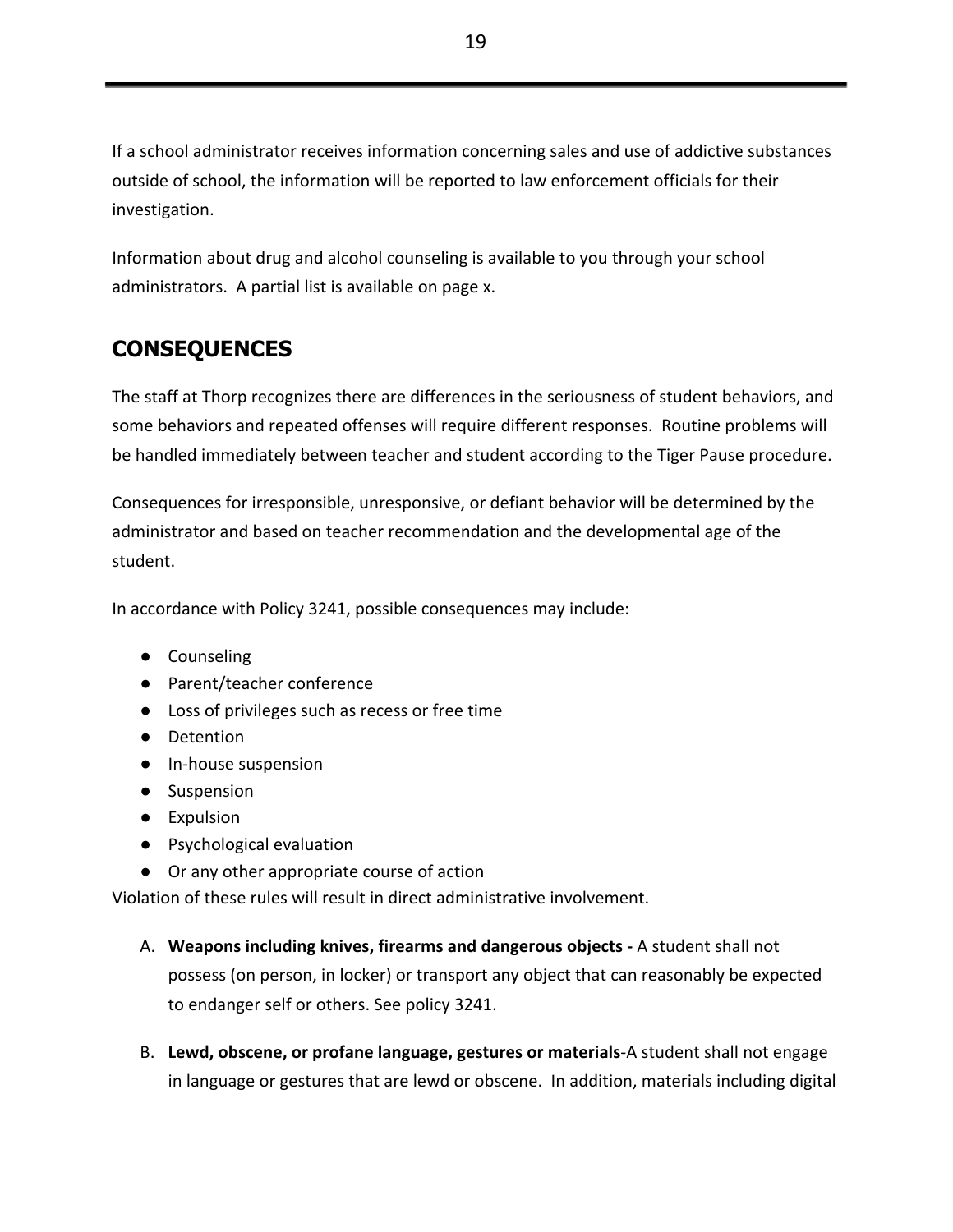or electronic text, images or sounds that are possessed, displayed or transmitted while under the supervision of school authorities are prohibited.

- C. **Destruction or stealing of school property -** Any student vandalizing school property will pay the replacement cost and have the incident reported to their parents or guardians. Grades or diplomas may be held until the debt is paid. Depending on the nature of the theft or vandalism, the student may also be suspended or face criminal prosecution.
- D. **Fighting -** Any student who is involved in a fight on campus or dispute that originated on campus, and not acting in self – defense, will face consequences. The consequence depends on the seriousness of the behavior and may result in suspension or expulsion from school.
- E. **Possession/sale of drugs, alcohol and other prohibited chemical substances -** Students are not permitted to transport, possess, use, sell, distribute or be under the influence of any narcotic drug, intoxicant or other similar chemical substances of any kind (including marijuana/cannabis).
- F. **Tobacco/nicotine products -** Any student, regardless of age, shall not possess or use tobacco products or products containing nicotine on school premises or at school-sponsored functions.
- G. **Defiance -** All students are asked to obey reasonable requests of all school personnel. Acts such as swearing at, threatening, intentionally disrupting or walking away from a teacher/administrator/school personnel will result in disciplinary action.
- H. **Harassment, intimidation or bullying -** For school purposes, this includes any intentional hurtful, threatening, or intimidating written, verbal and/or physical conduct in violation of district policies 3207 including but not limited to one shown to be motivated by race, color, religion, ancestry, national origin, gender, sexual orientation, mental or physical disability, or other distinguishing characteristic, when an act physically harms a student or damages the student's property; has the effect of substantially interfering with a student's education; is so severe, persistent or pervasive that it creates an intimidating or threatening educational environment; or has the effect of substantially disrupting the orderly operation of the school.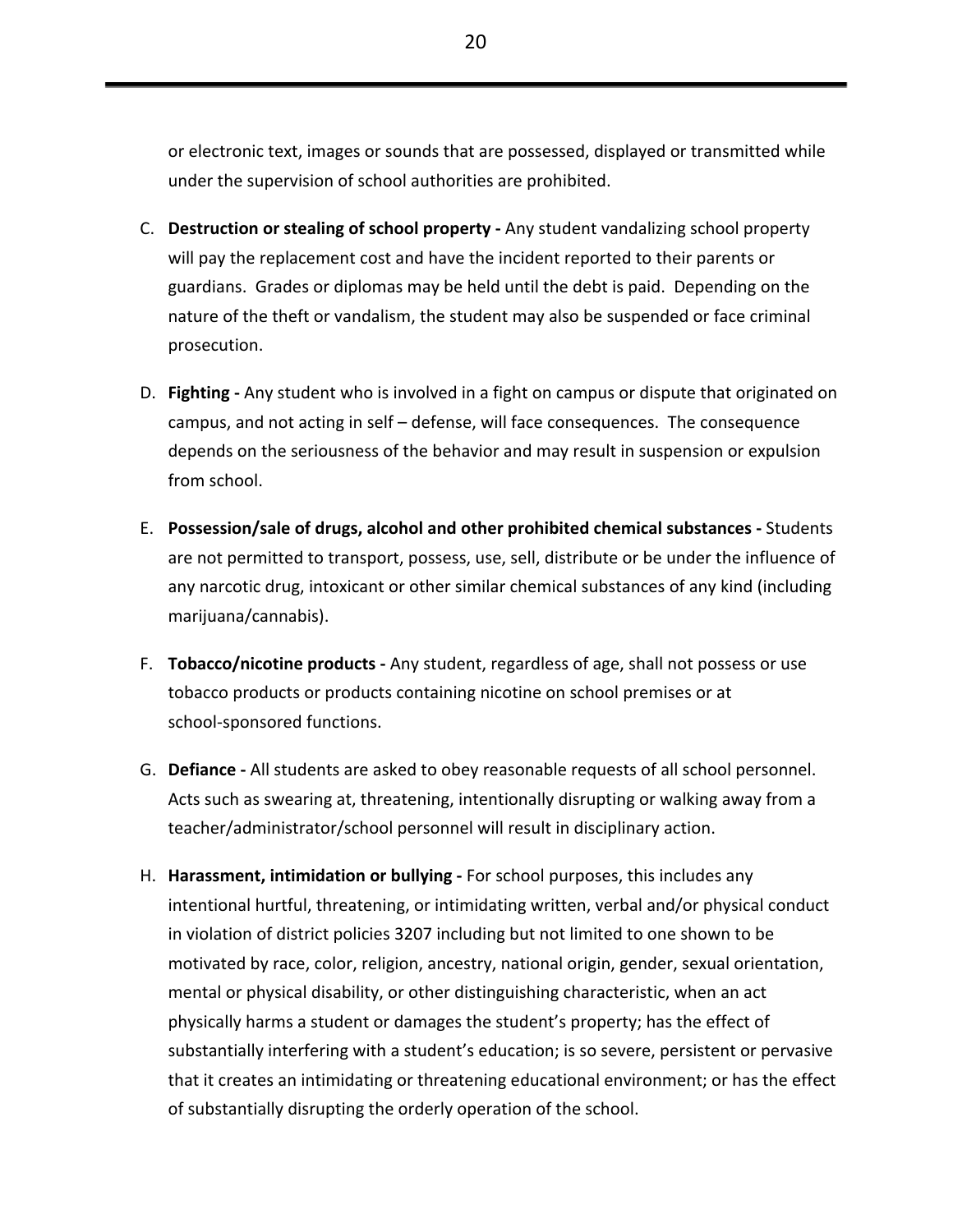### <span id="page-20-0"></span>**APPEALS**

Any pupil, parent or guardian who is aggrieved by disciplinary action or suspension will have the right to an informal conference with the Superintendent or his/her designee for the purpose of reviewing the matter. At such conference, the pupil, parent or guardian will be subject to questioning by school authorities and will be entitled to question school personnel or other persons involved.

Any pupil, parent or guardian, following such informal conference, will have the right to appeal the decision, by making a request for a hearing before the Board of Directors. The pupil and his parent or guardian will have five (5) school days from the time of the hearing to appeal that decision by giving written notice of appeal to the Superintendent. If an appeal is not taken, the sanction imposed will stand. If an appeal is taken to the Board of Directors, the sanction or any remaining portion thereof shall be stayed until such appeal is decided: provided that action taken by the Superintendent or her designee suspending pupils pending a hearing will not be stayed. The hearing before the Board of Directors will be held in accordance with the notice and due process requirements.

### <span id="page-20-1"></span>**DUE PROCESS**

A fair hearing will include provision for the protection of the procedural rights of pupils, including but not limited to the following:

- A. Written notice of hearing will be delivered to the pupil and his parent or guardian by certified mail or in person at least twenty-four (24) hours and not more than seven (7) days prior to the time set for the hearing. The notice will set forth time, date, and place of the hearing, shall specify the charges to be heard and will set forth the maximum sanction to which the pupil will be assessed.
- B. The hearing will be open or closed according to the request of the party requesting the hearing. The hearing authority will not be a witness and will determine the facts of each case solely on the evidence presented at the hearing. He/she will state in writing the findings as to the facts, conclusions, and the disposition to be made, if any, by way of sanctions to be imposed.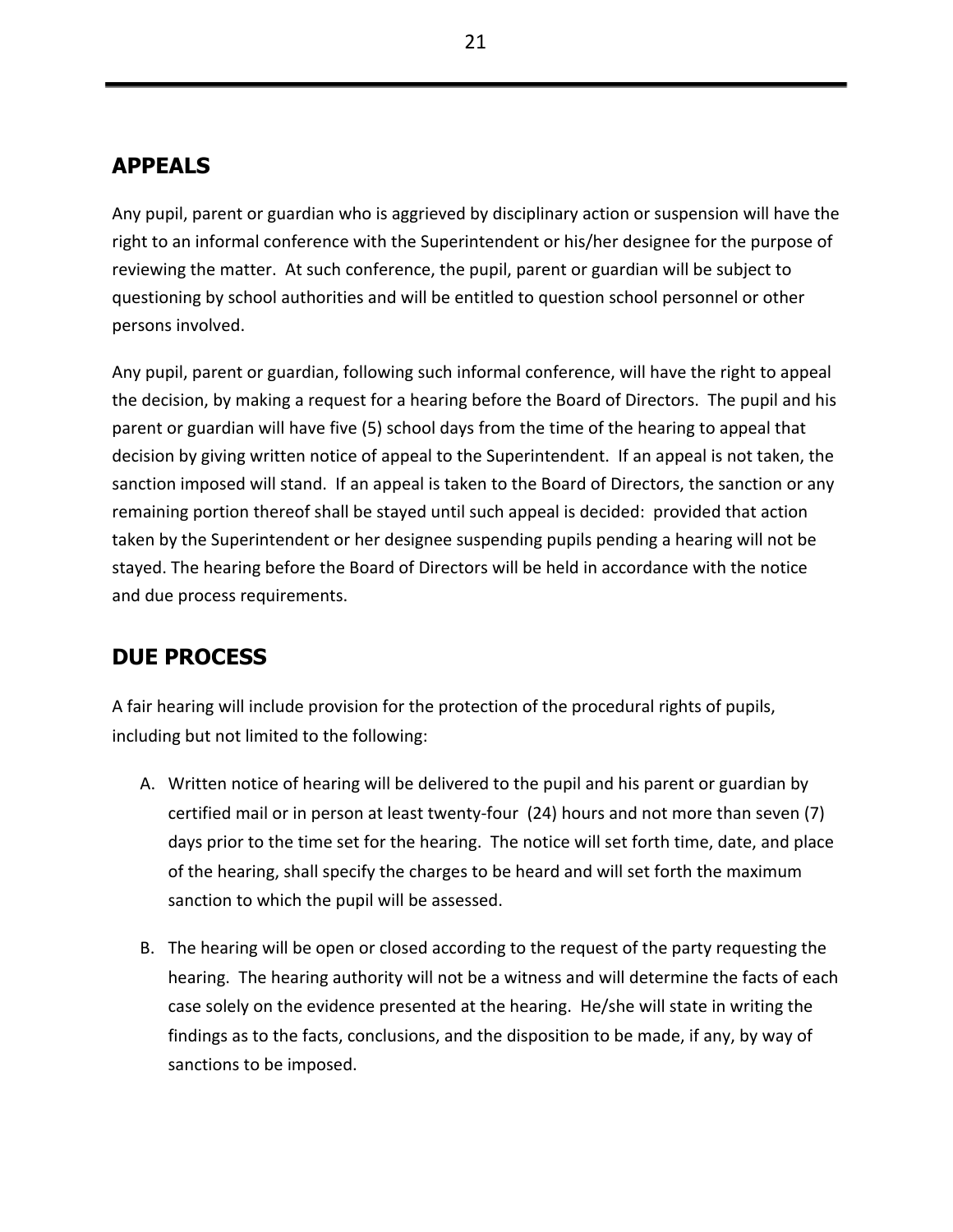C. The pupil will have the opportunity to be represented by his/her parent or guardian and/or counsel. He/she will have the opportunity to present his/her version of the matter and to make such showing by way of affidavits, exhibits and such witnesses as desired, as well as the opportunity to question all parties involved.

### <span id="page-21-0"></span>**NOTICE OF NON-DISCRIMINATION**

Thorp School District does not discriminate in any programs, or activities on the basis of sex, race, creed, religion, color, national origin, age, veteran or military status, sexual orientation, gender expression, gender identity, disability, or the use of a trained dog guide or service animal, and provides equal access to the Boy Scouts and other designated youth groups. The following employees have been designated to handle questions and complaints of alleged discrimination:

- CIVIL RIGHTS COORDINATOR: Andrew Perkins, [perkinsa@thorpschools.org](mailto:perkinsa@thorpschools.org) Physical Address - 10831 North Thorp Highway, Thorp, WA 98946 Mailing Address – P.O. Box 150, Thorp, WA 98946 Phone – (509) 964 -7103
- TITLE IX OFFICER: Andrew Perkins, [perkinsa@thorpschools.org](mailto:perkinsa@thorpschools.org) Physical Address - 10831 North Thorp Highway, Thorp, WA 98946 Mailing Address – P.O. Box 150, Thorp, WA 98946 Phone – (509) 964 -7103
- SECTION 504 COORDINATOR: Mel Blair, [blairm@thorpschools.org](mailto:blairm@thorpschools.org) Physical Address - 10831 North Thorp Highway, Thorp, WA 98946 Mailing Address – P.O. Box 150, Thorp, WA 98946 Phone – (509) 964-7124

You can report discrimination and discriminatory harassment to any school staff member or to the district's Civil Rights Coordinator, listed above. You also have the right to file a complaint (see below). For a copy of your district's nondiscrimination policy and procedure, contact your school or district office or view it online here: <https://www.thorpschools.org/3000>Policy 3210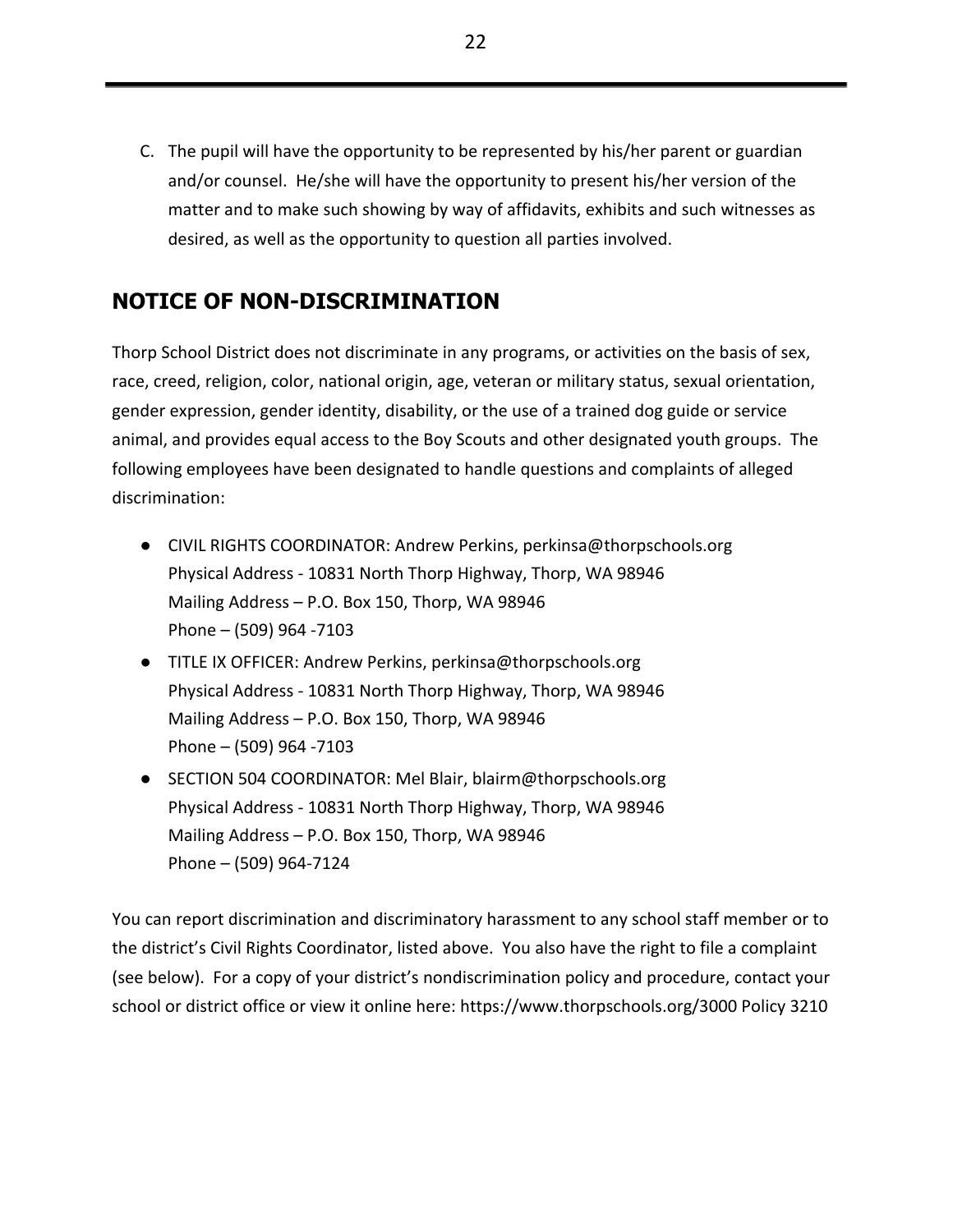### <span id="page-22-0"></span>**SEXUAL HARASSMENT**

Students and staff are protected against sexual harassment by anyone in any school program or activity, including on the school campus, on the school bus, or off-campus during a school-sponsored activity.

Sexual harassment is unwelcome behavior or communication that is sexual in nature when:

- ●A student or employee is led to believe that he or she must submit to unwelcome sexual conduct or communications in order to gain something in return, such as a grade, a promotion, a place on a sports team, or any educational or employment decision, or
- ●The conduct substantially interferes with a student's educational performance or creates an intimidating or hostile educational or employment environment.

Examples of Sexual Harassment:

- ●Pressuring a person for sexual favors
- ●Unwelcome touching of a sexual nature
- ●Writing graffiti of a sexual nature
- ●Distributing sexually explicit texts, e-mails, or pictures
- Making sexual jokes, rumors, or suggestive remarks
- ●Physical violence, including rape and sexual assault

You can report sexual harassment to any school staff member or to the district's Title IX Officer, Andrew Perkins. You also have the right to file a complaint (see below). For a copy of your district's sexual harassment policy and procedure, contact your school or district office, or view it online here: <https://www.thorpschools.org/3000> Policy 3205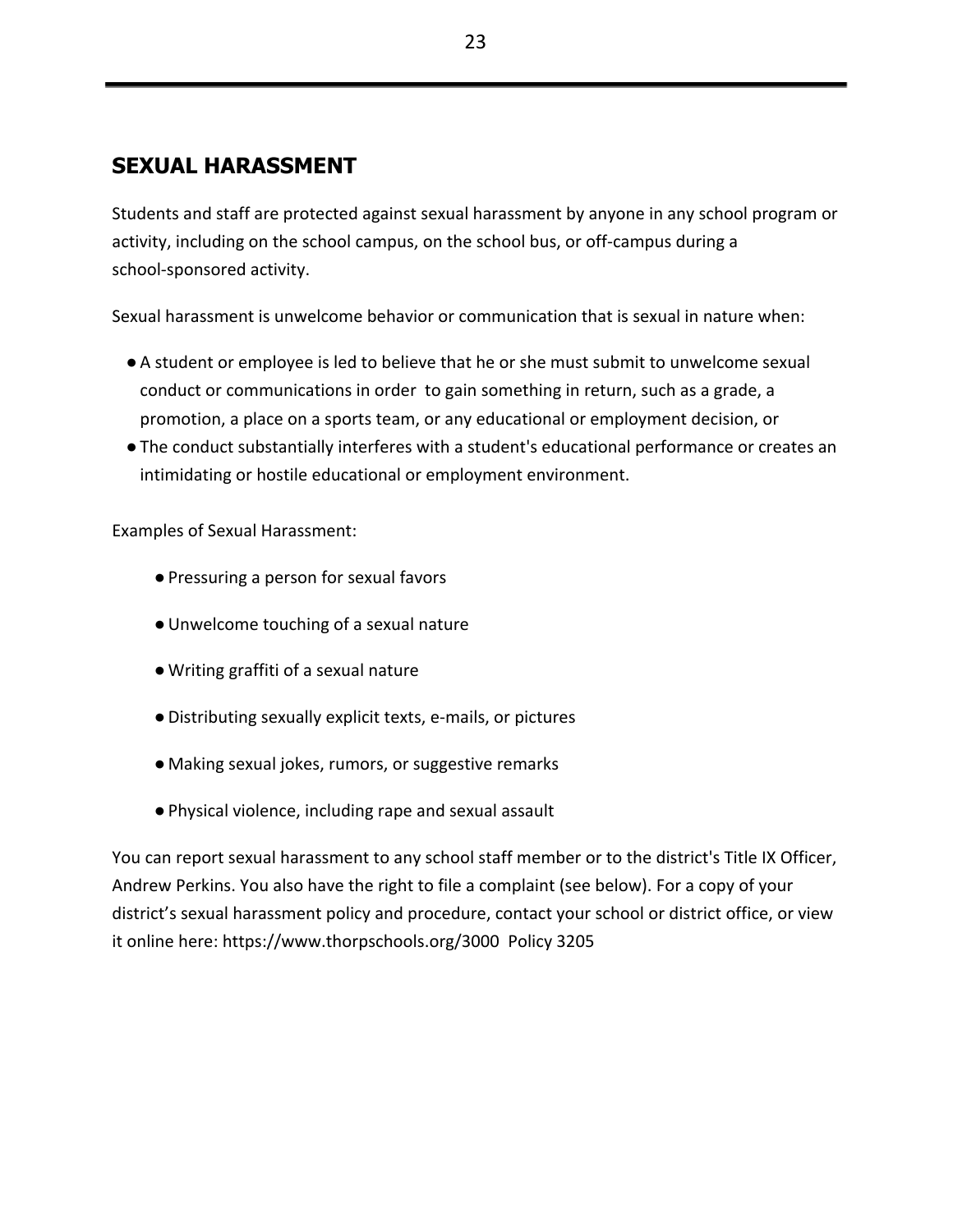# <span id="page-23-0"></span>**COMPLAINT OPTIONS: DISCRIMINATION AND SEXUAL HARASSMENT**

If you believe that you or your child have experienced unlawful discrimination, discriminatory harassment, or sexual harassment at school, you have the right to file a complaint.

Before filing a complaint, you can discuss your concerns with your child's principal or with the school district's Section 504 Coordinator, Title IX Officer, or Civil Rights Coordinator, who are listed above. This is often the fastest way to resolve your concerns.

#### **Complaint to the School District**

#### Step 1: Write Our Your Complaint

In most cases, complaints must be filed within one year from the date of the incident or conduct that is the subject of the complaint. A complaint must be in writing. Be sure to describe the conduct or incident, explain why you believe discrimination, discriminatory harassment, or sexual harassment has taken place, and describe what actions you believe the district should take to resolve the problem. Send your written complaint—by mail, fax, email, or hand delivery—to the district superintendent or Civil Rights Coordinator.

#### Step 2: School District Investigates Your Complaint

Once the district receives your written complaint, the coordinator will give you a copy of the complaint procedure and make sure a prompt and thorough investigation takes place. The superintendent or designee will respond to you in writing within 30 calendar days—unless you agree on a different time period. If your complaint involves exceptional circumstances that demand a lengthier investigation, the district will notify you in writing to explain why staff need a time extension and the new date for their written response.

#### Step 3: School District Responds to Your Complaint

In its written response, the district will include a summary of the results of the investigation, a determination of whether or not the district failed to comply with civil rights laws, notification that you can appeal this determination, and any measures necessary to bring the district into